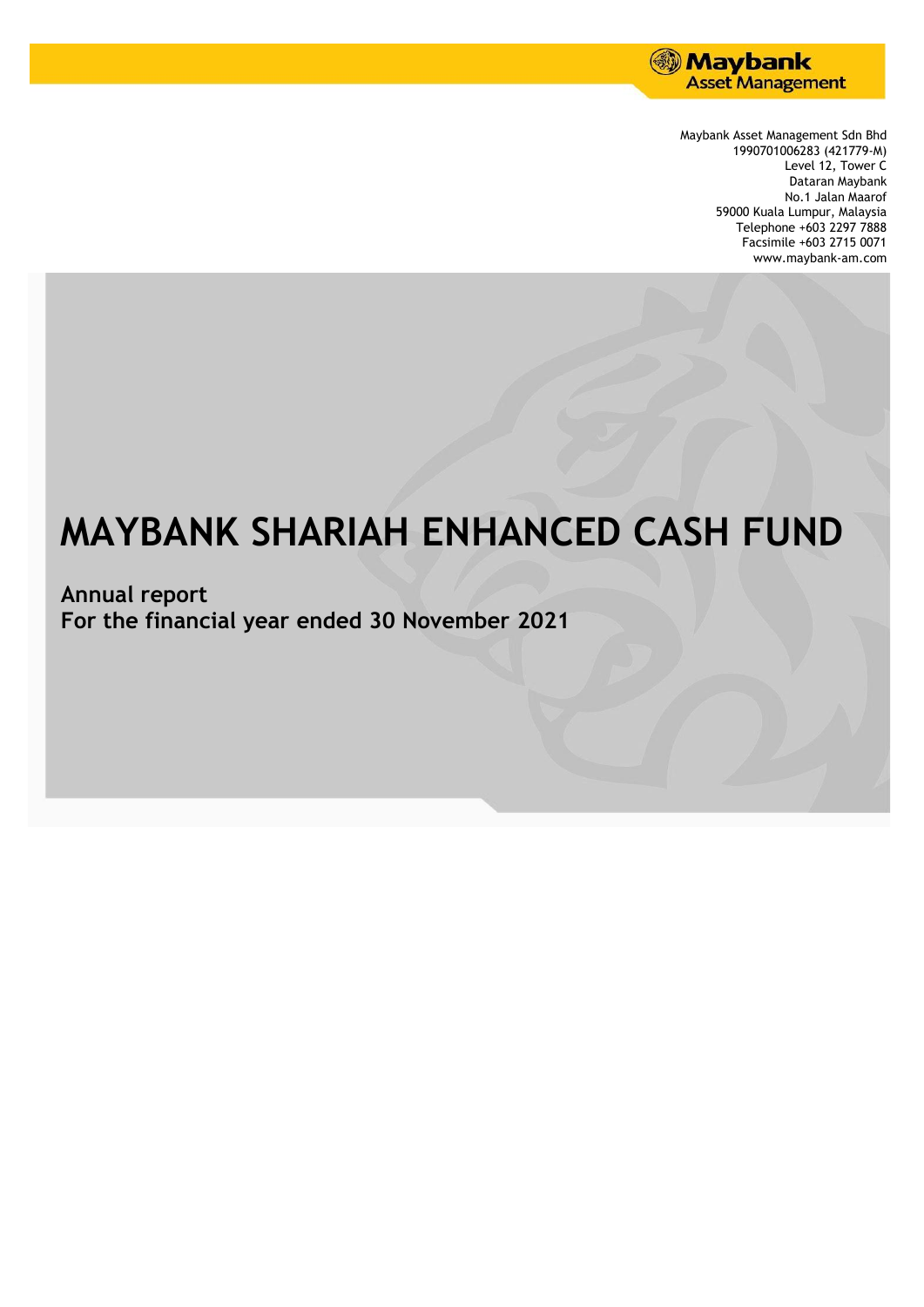# **CORPORATE INFORMATION**

## **MANAGER**

Maybank Asset Management Sdn Bhd (1990701006283) (421779-M)

## **BUSINESS OFFICE**

Level 12 Tower C Dataran Maybank No.1 Jalan Maarof 59000 Kuala Lumpur, Malaysia Telephone +603 2297 7888 Facsimile +603 2715 0071 www.maybank-am.com

## **EXTERNAL INVESTMENT MANAGER**

Maybank Islamic Asset Management Sdn Bhd (201301012623) (10424610K) Level 12, Tower C, Dataran Maybank No. 1 Jalan Maarof 59000 Kuala Lumpur Tel. No.: 03 – 2297 7888 Fax No.: 03 – 2297 7898

## **TRUSTEE**

AmanahRaya Trustees Berhad (200701008892) (766894-T) Tingkat 14, Wisma AmanahRaya No.2, Jalan Ampang 50508 Kuala Lumpur. Tel No: 03- 2036 5129/5000 Fax No : 03- 2072 0321

## **SHARIAH ADVISER**

Maybank Islamic Berhad (200701029411) (78435-M) Level 15, Tower A, Dataran Maybank No. 1 Jalan Maarof 59000 Kuala Lumpur Tel. No.: 03 – 2297 2001 Fax No.: 03 – 2297 2002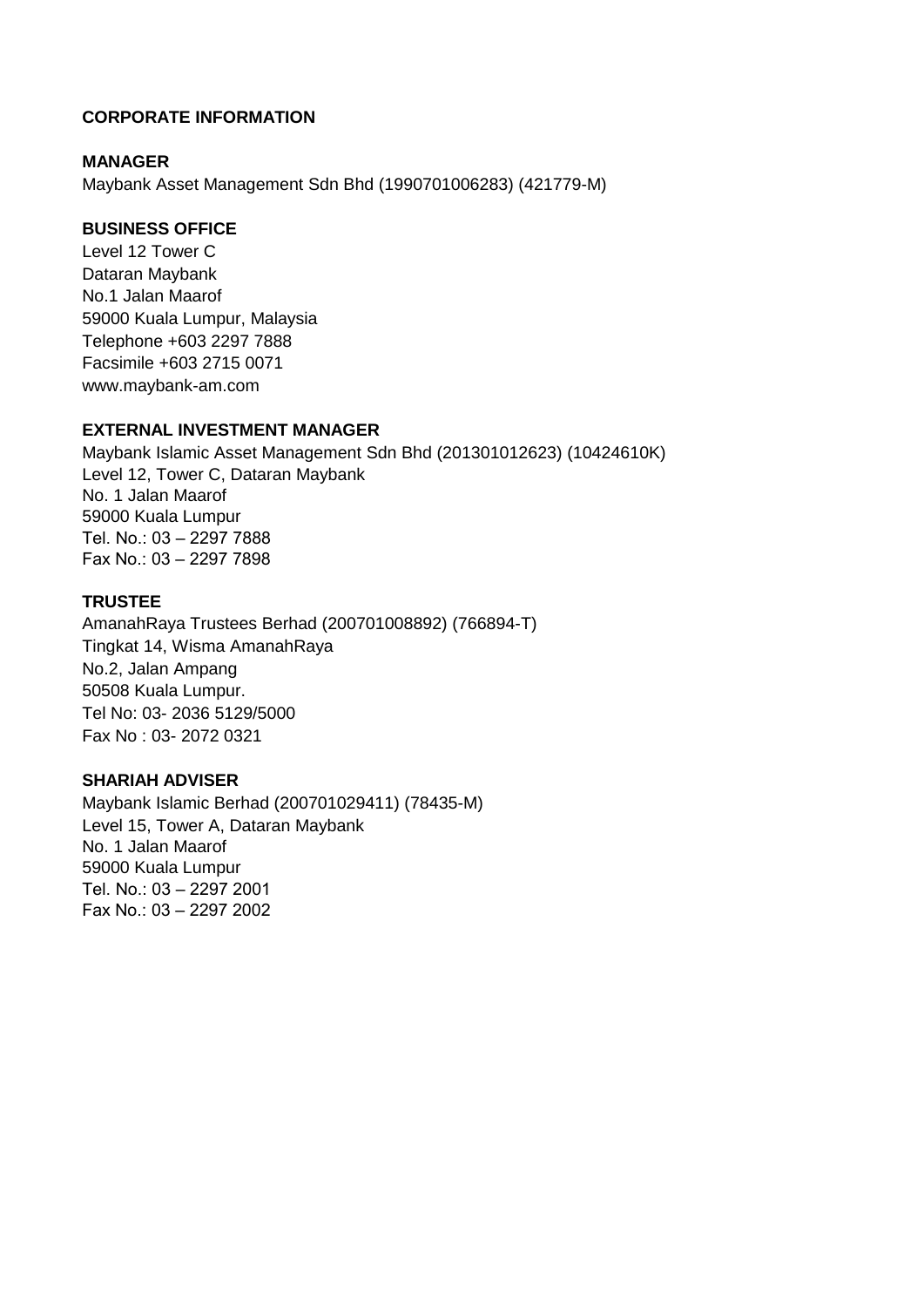| <b>CONTENT</b>                    | <b>PAGE</b>    |
|-----------------------------------|----------------|
| Manager's report                  | $1 - 3$        |
| Trustee's report                  | $\overline{4}$ |
| <b>Statement by Manager</b>       | 5              |
| Report of the Shariah Adviser     | 6              |
| Independent auditors' report      | $7 - 10$       |
| Statement of comprehensive income | 11             |
| Statement of financial position   | 12             |
| Statement of changes in equity    | 13             |
| Statement of cash flows           | 14             |
| Notes to the financial statements | $15 - 33$      |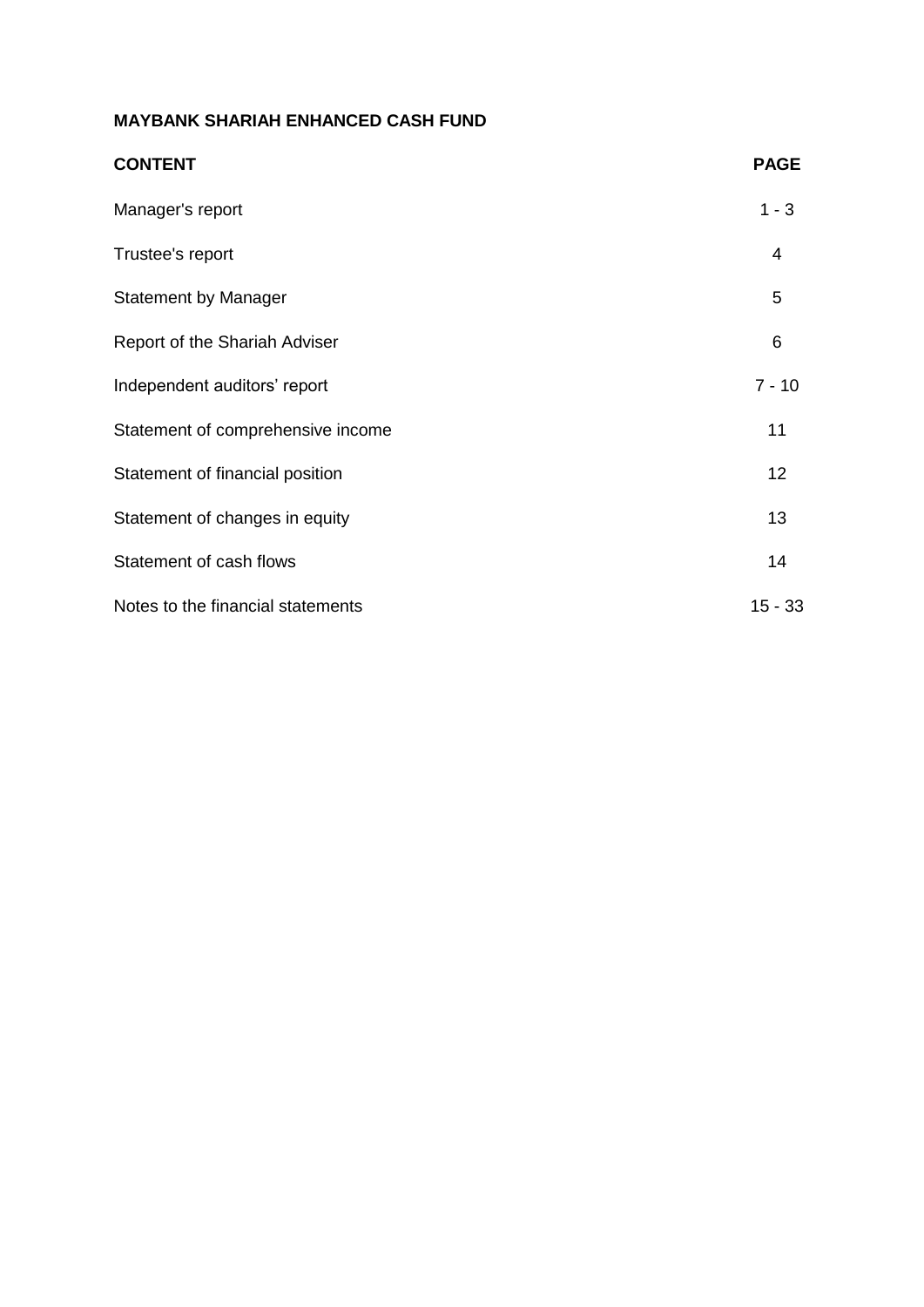#### **Manager's report For the financial year ended 30 November 2021**

#### **A. Fund Information**

#### **1. Name of Fund** Maybank Shariah Enhanced Cash Fund (the "Fund")

- **2. Type of Fund** Income
- **3. Category of Fund** Wholesale money market fund

# **4. Duration of Fund**

The Fund is an open-ended fund.

#### **5. Fund launch date**

24 November 2008.

#### **6. Fund's investment objective**

The Fund is a short-term money market fund that invests in instruments which generate income. The Fund aims to provide liquidity (T+1)\* and current (regular) income, while maintaining capital stability by investing in instruments that comply with the Shariah principles. The Fund is targeted at corporate and high net worth individuals who are generally risk averse and prefer Short Term investments.

Note:

- *(1)* T is the day where a request/application to redeem is received by the Manager, before the cut-off time
- *(2)* Capital stability does not signify that the capital/ principal invested is guaranteed or protected by any party.

#### **7. Fund distribution policy**

Distribution will be made on a monthly basis, subject to availability of income.

# **8. Fund's performance benchmark**

Maybank Islamic overnight deposit rate.

#### **9. What are the Fund's investment policy and principal investment strategy?**

The Fund seeks to invest up to 100% of its net asset value ("NAV") in short-term Islamic money market instruments including Islamic fixed deposits.

#### **B. Performance Review**

Returns of the Fund and its benchmark for the financial year ended 30 November 2021 are as follows:

| <b>Period</b>                        | <b>The Fund</b> | <b>Benchmark</b> |
|--------------------------------------|-----------------|------------------|
|                                      | %               | %                |
| 11 December 2020 to 30 November 2021 | .02             | 0.25             |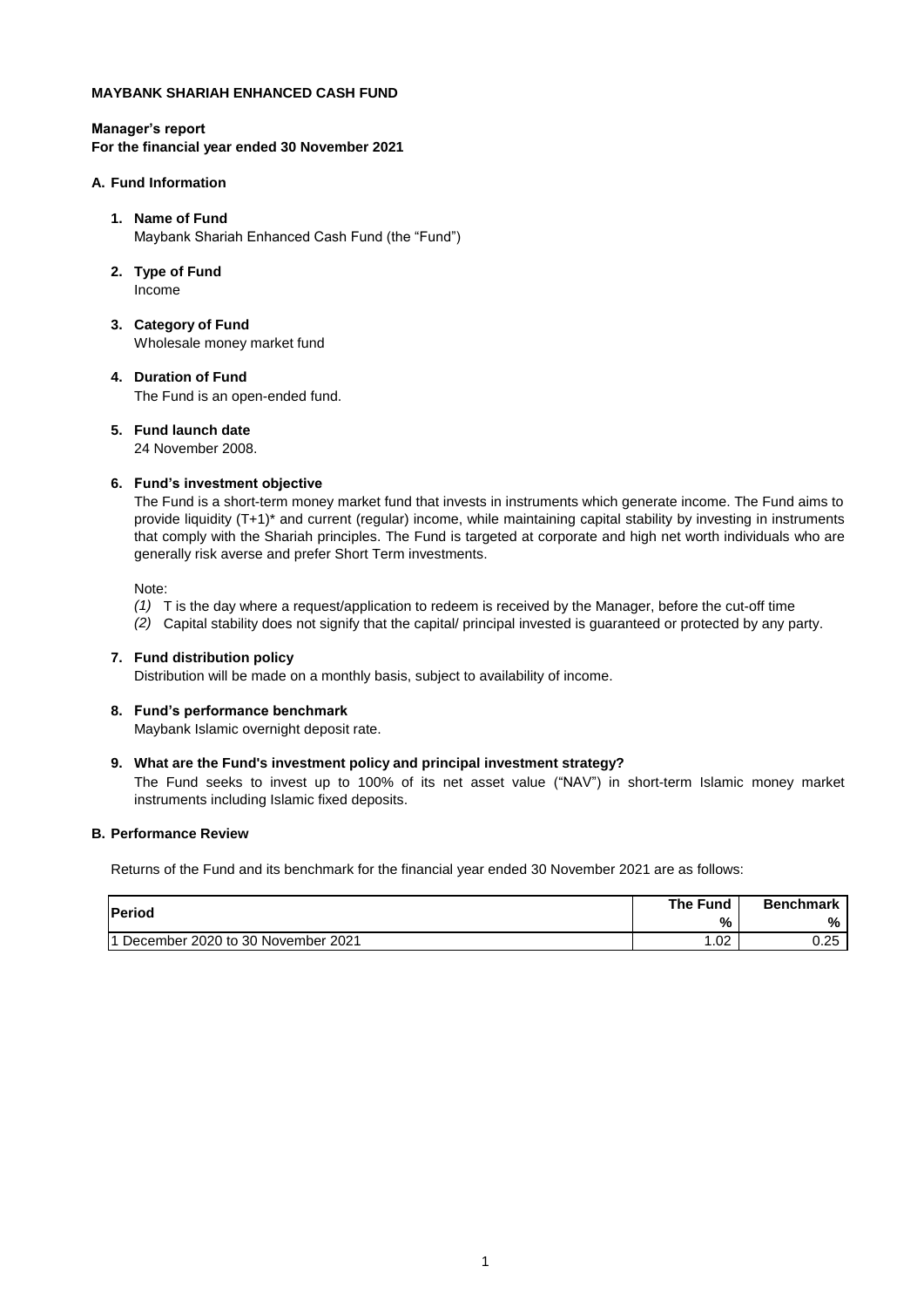#### **Manager's report For the financial year ended 30 November 2021 (cont'd)**

#### **B. Performance Review (cont'd)**

Performance of the Fund for the financial year ended 30 November 2021:



*Source: Lipper* 

Investors are reminded that past performance of the Fund is not necessarily indicative of its future performance and *that unit prices and investment returns may fluctuate.*

The outperformance was mainly due to better returns from its deposits with selective financial institutions.

#### **C. Market Review**

Overnight Policy Rate ("OPR") was kept unchanged at 1.75% in the last Monetary Policy Committee ("MPC") meeting for the year in early November 2021 as it continued to cite recovery in global economy supported by improvements in manufacturing and services activity. Nonetheless, Bank Negara Malaysia ("BNM") sees potential downside risks to global and domestic economic growth on the back of Coronavirus Disease 2019 ("Covid-19") virus variants, supply chain disruptions and financial market volatility as central banks' adjusts their monetary policy. Further easing of containment measures and the vaccination progress will support growth momentum moving forward, albeit with possible risks from new Covid-19 variants.

#### **D. Market Outlook and Strategies**

The next MPC meeting is scheduled in mid-January 2022. BNM's Gross Domestic Product ("GDP") growth forecast was revised down to a range of +3.0% to +4.0% (previously +6.0% to +7.0%) in August 2021, citing the resurgence of Covid-19 cases and the re-imposition of nationwide containments measures that are expected to weigh on growth. While the impact will be cushioned by several factors including continued allowances for essential economic sectors to operate, higher adaptability to remote work and various policy support; growth trajectory will depend on the ability to contain the epidemic.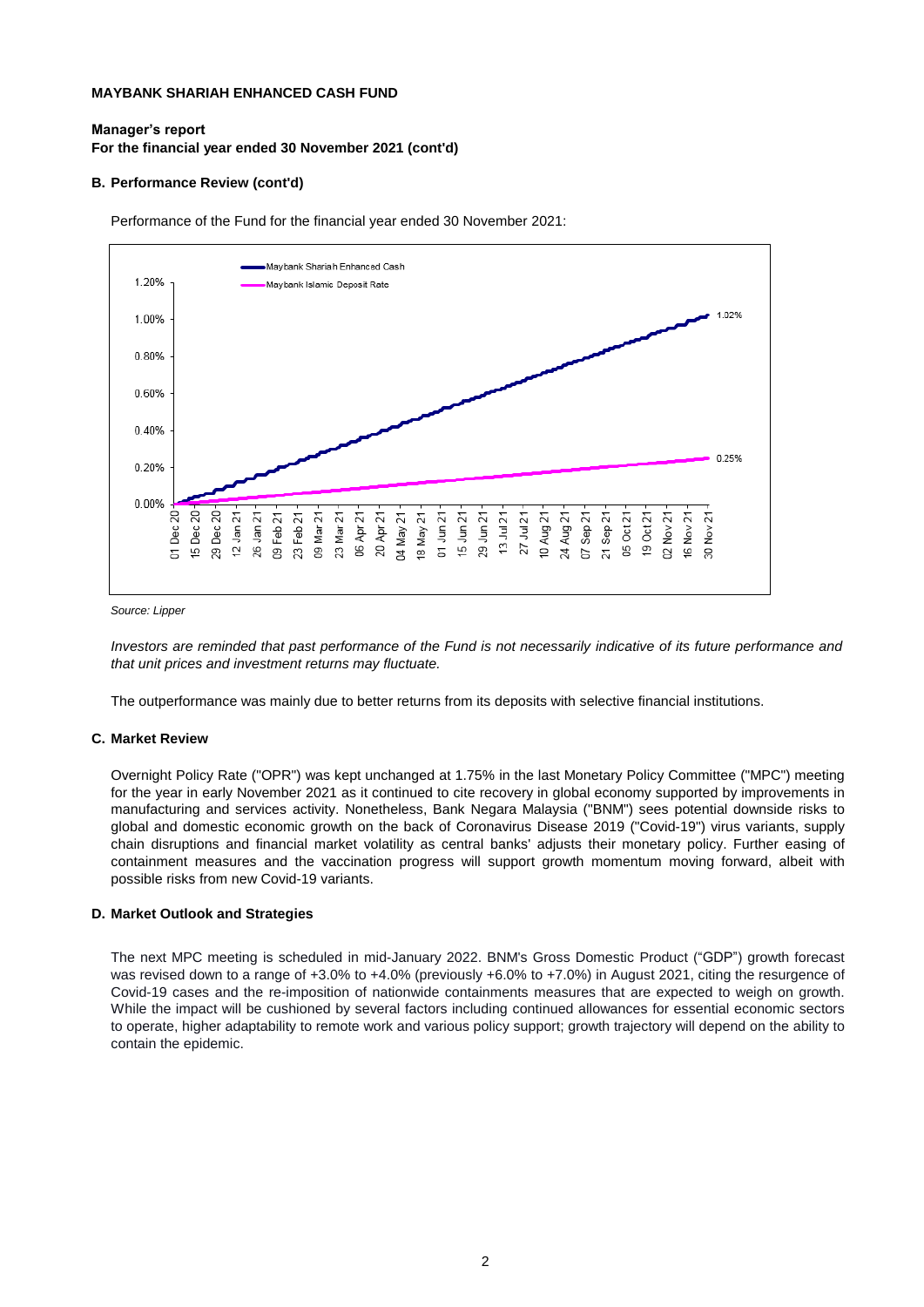#### **Manager's report**

#### **For the financial year ended 30 November 2021 (cont'd)**

#### **E. Investment Strategies**

The Manager monitors the liquidity requirements closely in order to place money market deposits in appropriate tenures which will satisfy the liquidity requirements and also position of the Fund to capitalise on any profit rate movement. The Manager also actively looks for products from licensed financial institutions that provide better yields. Hence, the Manager has resorted to maintain the deposit placement on short tenure basis to cater possibility of redemption from investor in the nearest future.

#### **F. NAV as at 30 November 2021**

|                             | 30.11.2021 | 30.11.2020  | <b>Changes</b><br>$(\% )$ |
|-----------------------------|------------|-------------|---------------------------|
| NAV (RM)                    | 80.673.790 | 111.738.212 | (27.80)                   |
| Units in circulation (unit) | 80,545,802 | 111,617,681 | (27.84)                   |
| NAV per unit (RM)           | 1.0016     | .0011       | 0.05                      |

#### **G. Soft Commissions and Rebates**

The Manager and its delegates will not retain any form of soft commissions and rebates from or otherwise share in any commission with any broker in consideration for directing dealings in the investments of the Fund unless the soft commissions received are retained in the form of goods and services such as financial wire services and stock quotations system incidental to investment management of the Fund. All dealings with brokers are executed on best available terms.

During the financial year ended 30 November 2021, the Manager and its delegates did not receive any soft commissions and rebates from brokers or dealers but have retained soft commissions in the form of goods and services such as research materials and advisory services that assist in decision making process relating to the investment of the Fund (i.e. research materials data and quotation services, computer hardware and software incidental to the investment management of the Fund and investment advisory services) which were of demonstrable benefits to the unitholders.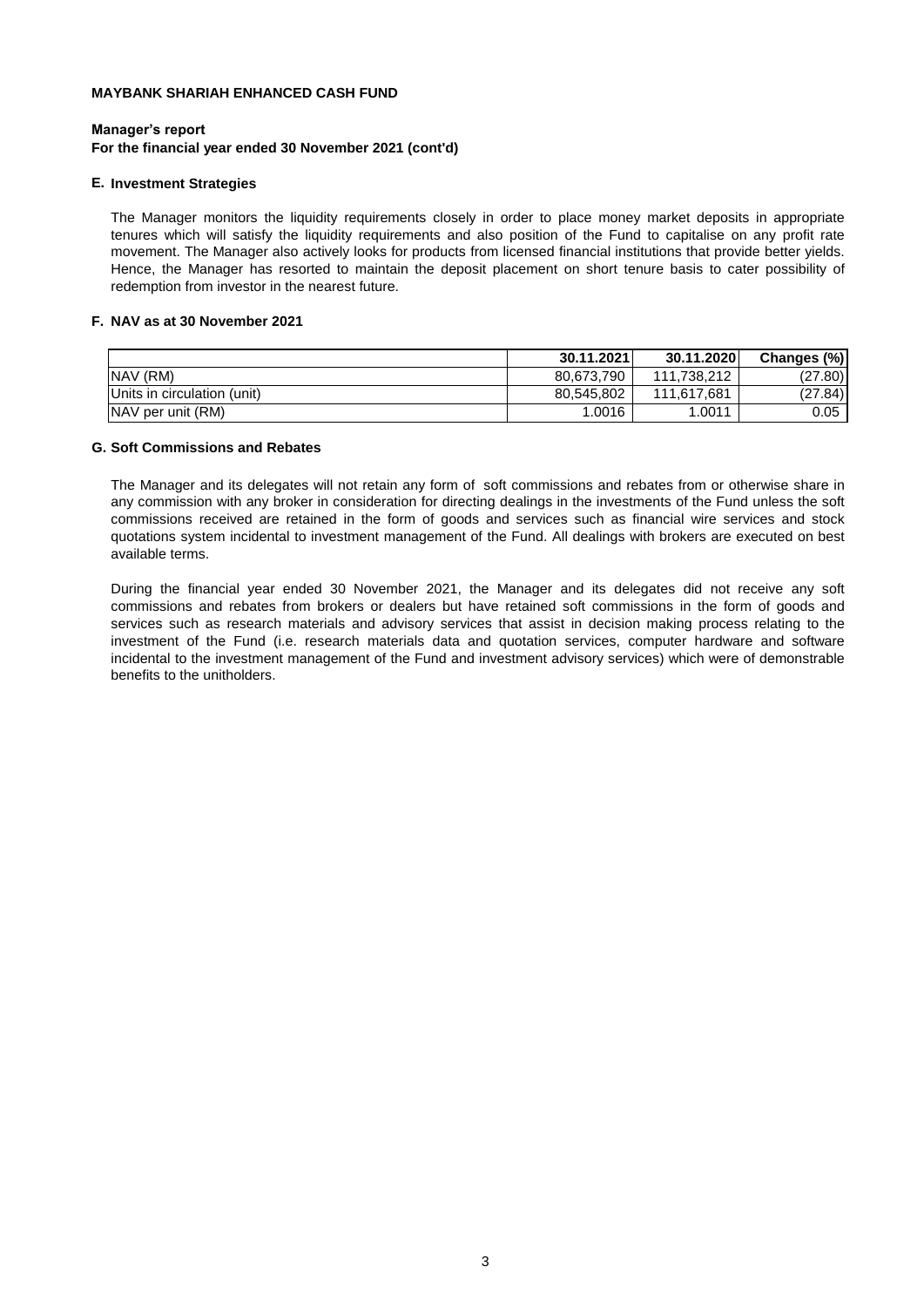# **Trustee's Report For the financial year ended 30 November 2021**

## To the Unit Holders of **MAYBANK SHARIAH ENHANCED CASH FUND**

We, AMANAHRAYA TRUSTEE BERHAD, have acted as Trustee of MAYBANK SHARIAH ENHANCED CASH FUND for the financial year ended 30 November 2021. In our opinion, Maybank Asset Management Sdn Bhd, the Manager, has operated and managed MAYBANK SHARIAH ENHANCED CASH FUND in accordance with the limitations imposed on the investment powers of the management company under the Deeds, securities laws and the applicable Guidelines on Unlisted Capital Market Products Under the Lodge and Launch Framework during the financial year then ended.

We are also of the opinion that:

- (a) Valuation and pricing is carried out in accordance with the Deed and any regulatory requirement;
- (b) Creation and cancellation of units are carried out in accordance with the Deed and any regulatory requirements; and
- (c) The distributions of income made by MAYBANK SHARIAH ENHANCED CASH FUND as declared by the Manager is appropriate and reflects the investment objective of MAYBANK SHARIAH ENHANCED CASH FUND.

Yours faithfully **AMANAHRAYA TRUSTEES BERHAD**

**Zainudin Bin Suhaimi**  Chief Executive Officer

Kuala Lumpur, Malaysia 13 January 2022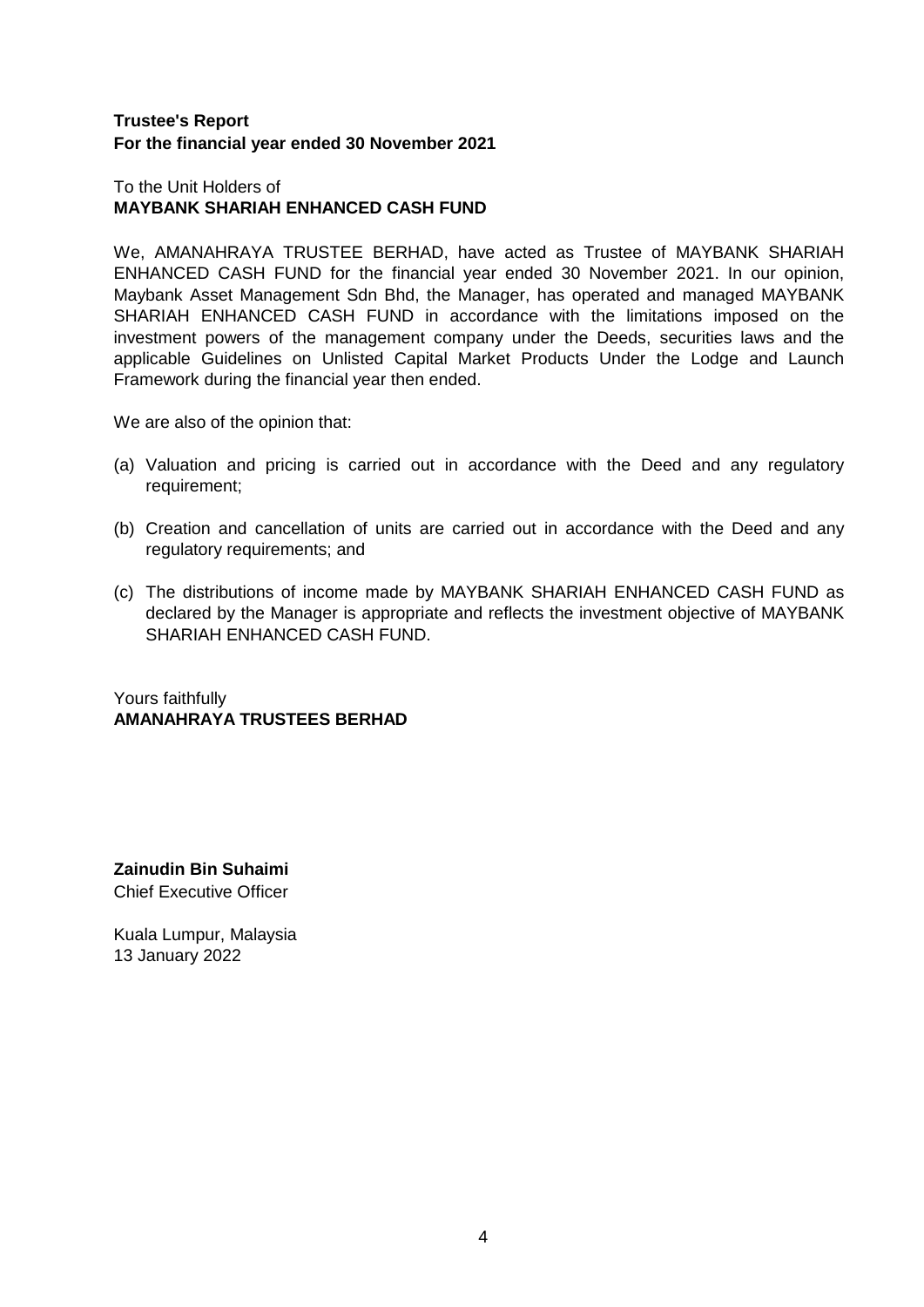## **STATEMENT BY MANAGER**

# **TO THE UNITHOLDERS OF MAYBANK SHARIAH ENHANCED CASH FUND FOR THE FINANCIAL YEAR ENDED 30 NOVEMBER 2021**

We, Dato' Idris Bin Kechot and Ahmad Najib Bin Nazlan, being two of the directors of Maybank Asset Management Sdn Bhd (the "Manager"), do hereby state that, in the opinion of the Manager, the accompanying financial statements are drawn up in accordance with Malaysian Financial Reporting Standards and International Financial Reporting Standards so as to give a true and fair view of the financial position of Maybank Shariah Enhanced Cash Fund as at 30 November 2021 and of its results, changes in equity and cash flows for the financial year then ended and comply with the requirements of the Deeds.

For and on behalf of the Manager

Chairman Director

**Dato' Idris Bin Kechot Ahmad Najib Bin Nazlan** 

Kuala Lumpur, Malaysia 20 January 2022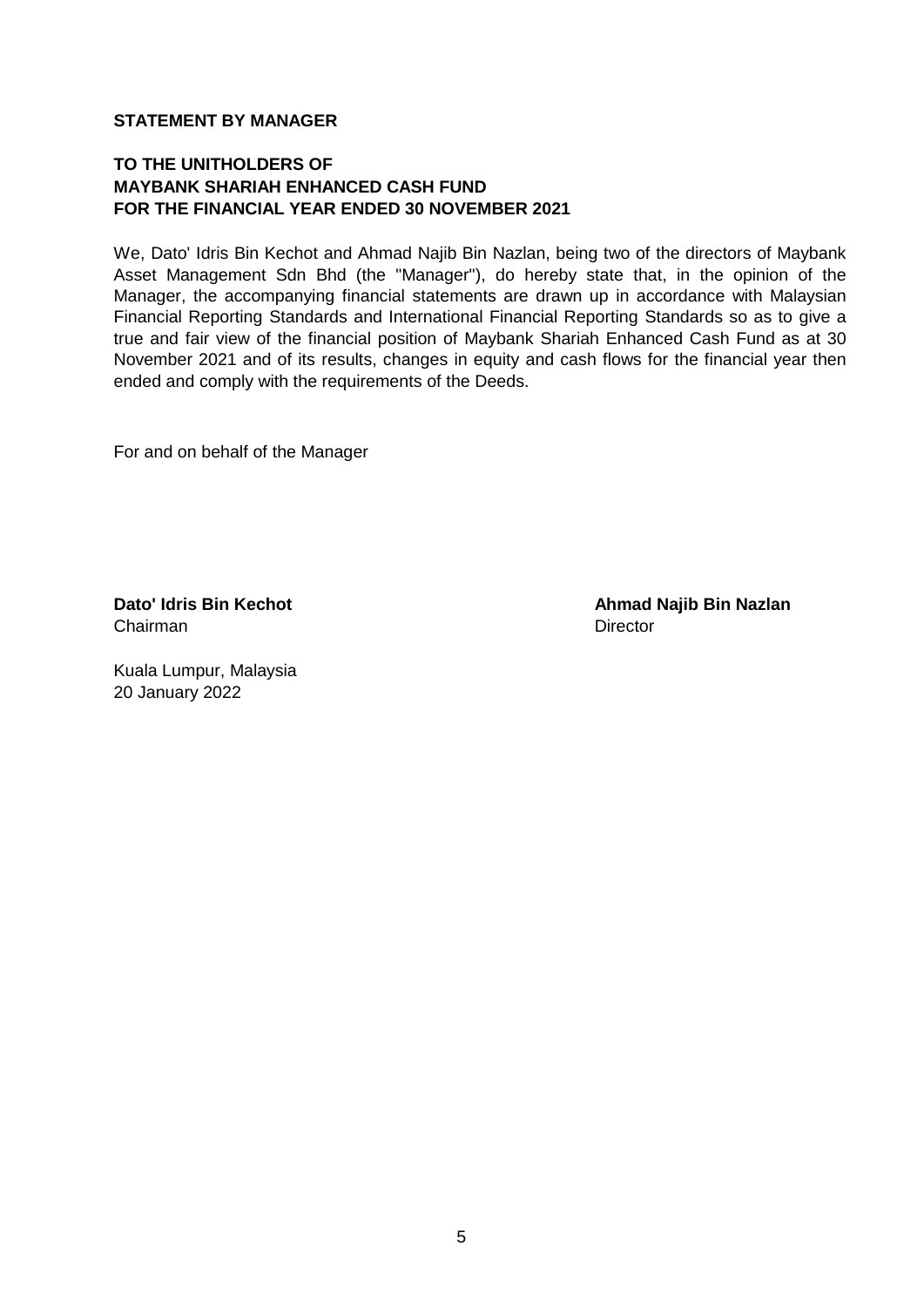# **REPORT OF THE SHARIAH ADVISER**

# **TO THE UNITHOLDERS OF MAYBANK SHARIAH ENHANCED CASH FUND FOR THE FINANCIAL YEAR ENDED 30 NOVEMBER 2021**

We hereby confirm the following: .

- 1. To the best of our knowledge, after having made all reasonable enquiries, Maybank Asset Management Sdn Bhd (the "Manager") has operated and managed Maybank Shariah Enhanced Cash Fund ("the Fund") during the period covered by these financial statements in accordance with the Shariah principles and complied with the applicable guidelines, rulings or decisions issued by the Securities Commission Malaysia pertaining to Shariah matters; and
- 2. The asset of the Fund comprises instruments that have been classified as Shariah compliant.

For and on behalf of **Maybank Islamic Berhad**

# **Dr Aznan Bin Hasan**

Chairman of the Shariah Committee of Maybank Islamic Berhad

Kuala Lumpur, Malaysia 20 January 2022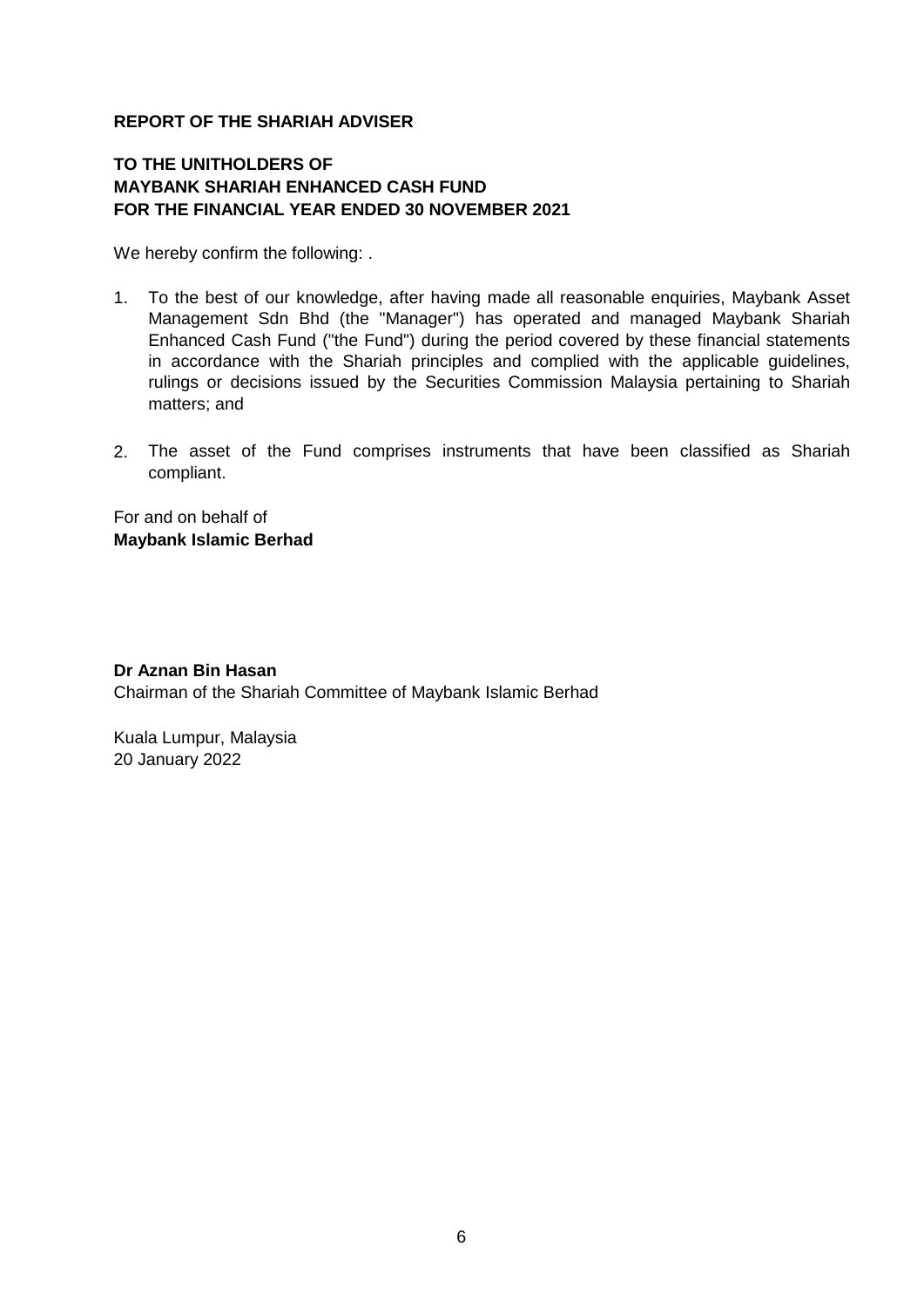#### **Independent auditors' report to the Unitholders of Maybank Shariah Enhanced Cash Fund**

#### **Report on the audit of the financial statements**

*Opinion*

We have audited the financial statements of Maybank Shariah Enhanced Cash Fund Fund (the "Fund"), which comprise the statement of financial position as at 30 November 2021 of the Fund, and statement of comprehensive income, statement of changes in equity and statement of cash flows of the Fund for the year then ended, and notes to the financial statements, including a summary of significant accounting policies and other explanatory information, as set out on pages 11 to 33.

In our opinion, the accompanying financial statements give a true and fair view of the financial position of the as at 30 November 2021, and of its financial performance and cash flows for the year then ended in accordance with Malaysian Financial Reporting Standards and International Financial Reporting Standards.

#### *Basis for opinion*

We conducted our audit in accordance with approved standards on auditing in Malaysia and International Standards on Auditing. Our responsibilities under those standards are further described in the *Auditors' responsibilities for the audit of the financial statements* section of our report. We believe that the audit evidence we have obtained is sufficient and appropriate to provide a basis for our audit opinion.

#### *Independence and other ethical responsibilities*

We are independent of the Fund in accordance with the By-Laws (on Professional Ethics, Conduct and Practice) of the Malaysian Institute of Accountants ("By-Laws") and the International Code of Ethics for Professional Accountants (including International Independence Standards) ("IESBA Code"), and we have fulfilled our other ethical responsibilities in accordance with the By-Laws and the IESBA Code.

#### *Information other than the financial statements and auditors' report thereon*

Maybank Asset Management Sdn Bhd ("the Manager") is responsible for the other information. The other information comprises the information included in the annual report of the Fund, but does not include the financial statements of the Fund and our auditors' report thereon.

Our opinion on the financial statements of the Fund does not cover the other information and we do not express any form of assurance conclusion thereon.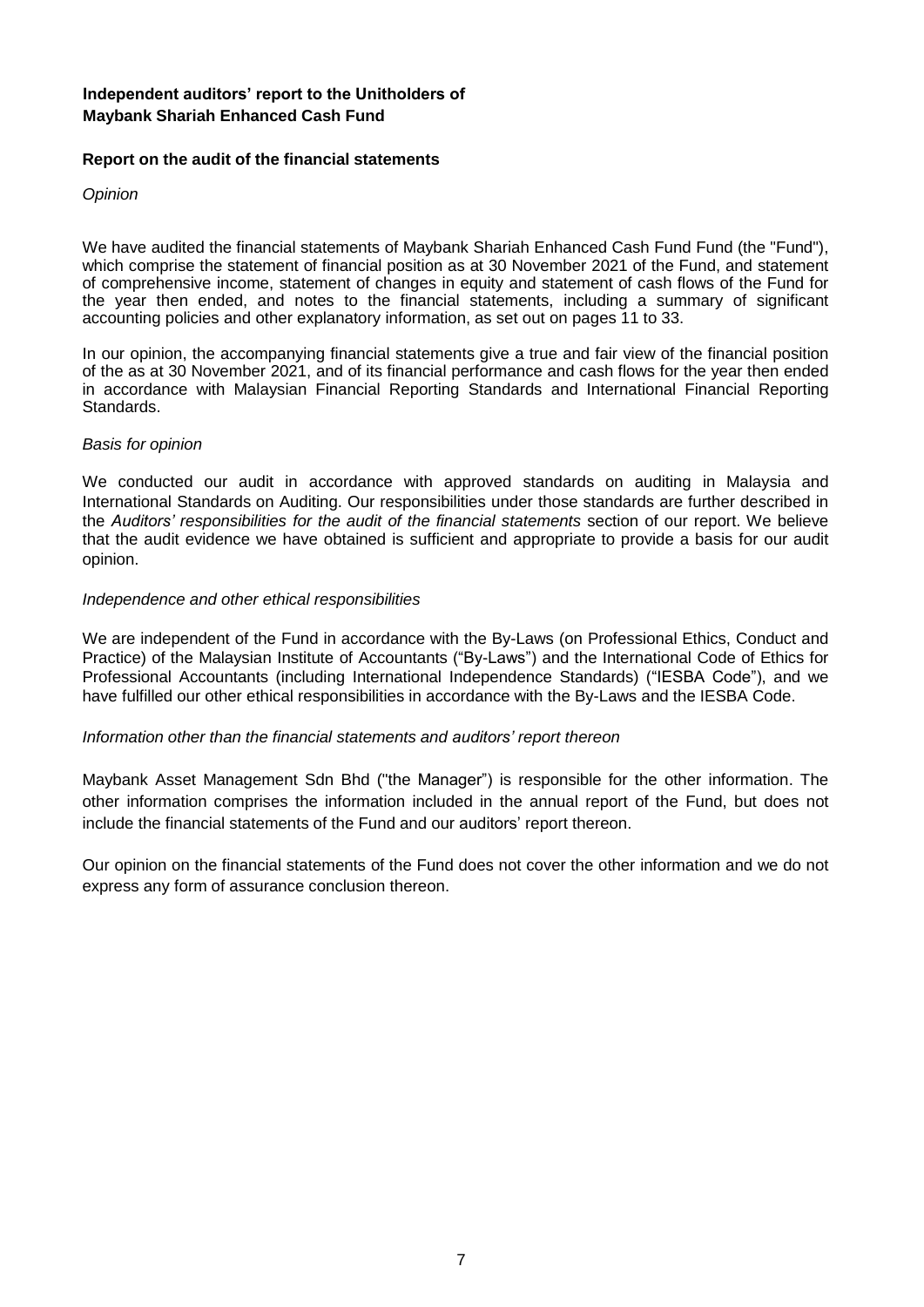#### **Independent auditors' report to the Unitholders of Maybank Shariah Enhanced Cash Fund (cont'd)**

#### *Information other than the financial statements and auditors' report thereon (cont'd)*

In connection with our audit of the financial statements of the Fund, our responsibility is to read the other information and, in doing so, consider whether the other information is materially inconsistent with the financial statements of the Fund or our knowledge obtained in the audit or otherwise appears to be materially misstated.

If, based on the work we have performed, we conclude that there is a material misstatement of this other information, we are required to report that fact. We have nothing to report in this regard.

#### *Responsibilities of the Manager and Trustee for the financial statements*

The Manager is responsible for the preparation of financial statements of the Fund that give a true and fair view in accordance with Malaysian Financial Reporting Standards and International Financial Reporting Standards. The Manager is also responsible for such internal control as the Manager determines is necessary to enable the preparation of financial statements of the Fund that are free from material misstatement, whether due to fraud or error.

In preparing the financial statements of the Fund, the Manager is responsible for assessing the Fund's ability to continue as a going concern, disclosing, as applicable, matters related to going concern and using the going concern basis of accounting unless the Manager either intends to liquidate the Fund or to cease operations, or have no realistic alternative but to do so.

The Trustee is responsible for overseeing the Fund's financial reporting process. The Trustee is also responsible for ensuring that the Manager maintains proper accounting and other records as are necessary to enable true and fair presentation of these financial statements.

#### *Auditors' responsibilities for the audit of the financial statements*

Our objectives are to obtain reasonable assurance about whether the financial statements of the Fund as a whole are free from material misstatement, whether due to fraud or error, and to issue an auditors' report that includes our opinion. Reasonable assurance is a high level of assurance, but is not a guarantee that an audit conducted in accordance with approved standards on auditing in Malaysia and International Standards on Auditing will always detect a material misstatement when it exists. Misstatements can arise from fraud or error and are considered material if, individually or in the aggregate, they could reasonably be expected to influence the economic decisions of users taken on the basis of these financial statements.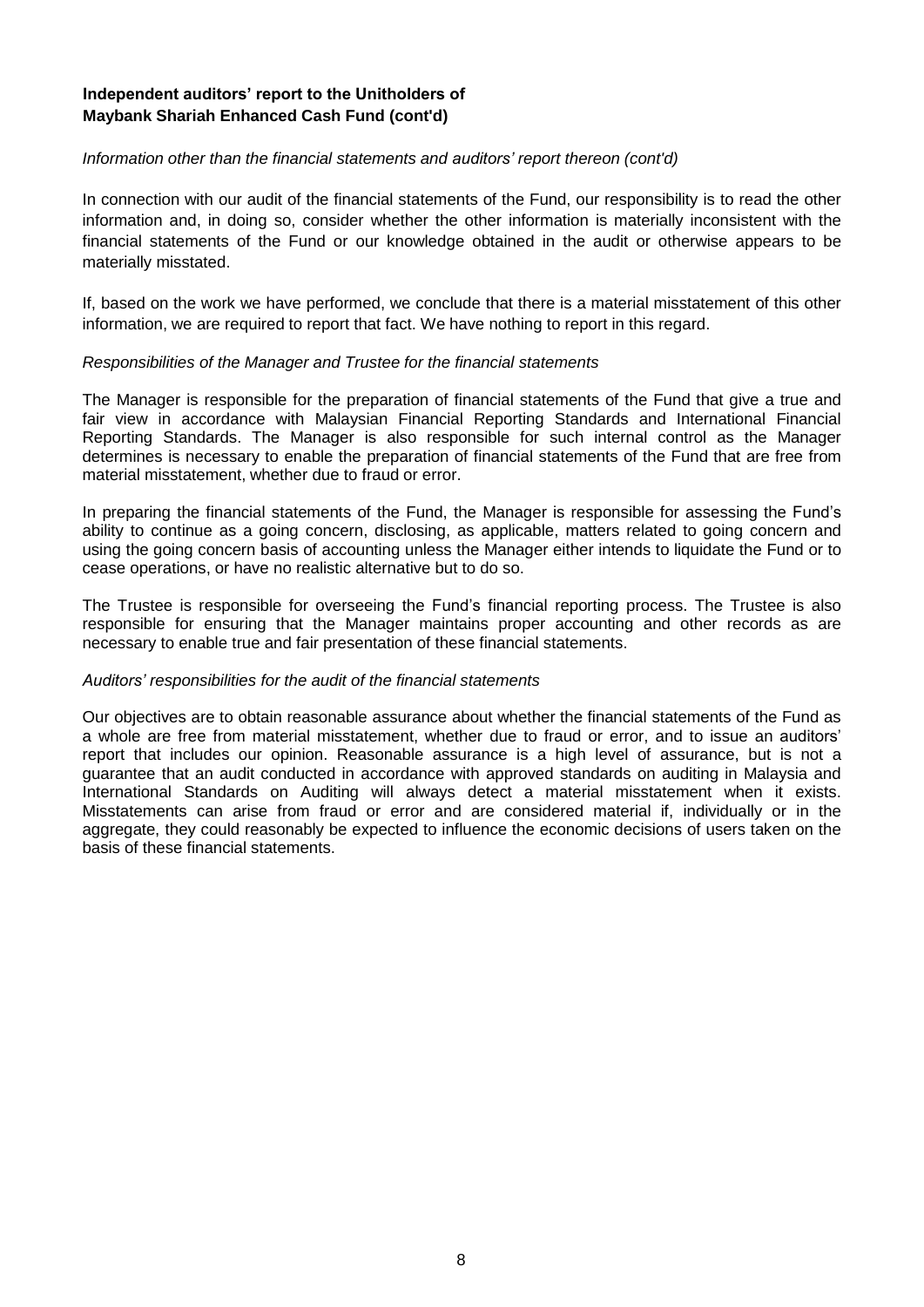#### **Independent auditors' report to the Unitholders of Maybank Shariah Enhanced Cash Fund (cont'd)**

#### *Auditors' responsibilities for the audit of the financial statements (cont'd)*

As part of an audit in accordance with approved standards on auditing in Malaysia and International Standards on Auditing, we exercise professional judgement and maintain professional skepticism throughout the audit. We also:

- Identify and assess the risks of material misstatement of the financial statements of the Fund, whether due to fraud or error, design and perform audit procedures responsive to those risks, and obtain audit evidence that is sufficient and appropriate to provide a basis for our opinion. The risk of not detecting a material misstatement resulting from fraud is higher than for one resulting from error, as fraud may involve collusion, forgery, intentional omissions, misrepresentations, or the override of internal control.
- Obtain an understanding of internal control relevant to the audit in order to design audit procedures that are appropriate in the circumstances, but not for the purpose of expressing an opinion on the effectiveness of the Fund's internal control.
- Evaluate the appropriateness of accounting policies used and the reasonableness of accounting estimates and related disclosures made by the Manager.
- Conclude on the appropriateness of the Manager's use of the going concern basis of accounting and, based on the audit evidence obtained, whether a material uncertainty exists related to events or conditions that may cast significant doubt on the Fund's ability to continue as a going concern. If we conclude that a material uncertainty exists, we are required to draw attention in our auditors' report to the related disclosures in the financial statements of the Fund or, if such disclosures are inadequate, to modify our opinion. Our conclusions are based on the audit evidence obtained up to the date of our auditors' report. However, future events or conditions may cause the Fund to cease to continue as a going concern.
- Evaluate the overall presentation, structure and content of the financial statements of the Fund, including the disclosures, and whether the financial statements of the Fund represent the underlying transactions and events in a manner that achieves fair presentation.

We communicate with the Manager regarding, among other matters, the planned scope and timing of the audit and significant audit findings, including any significant deficiencies in internal control that we identify during our audit.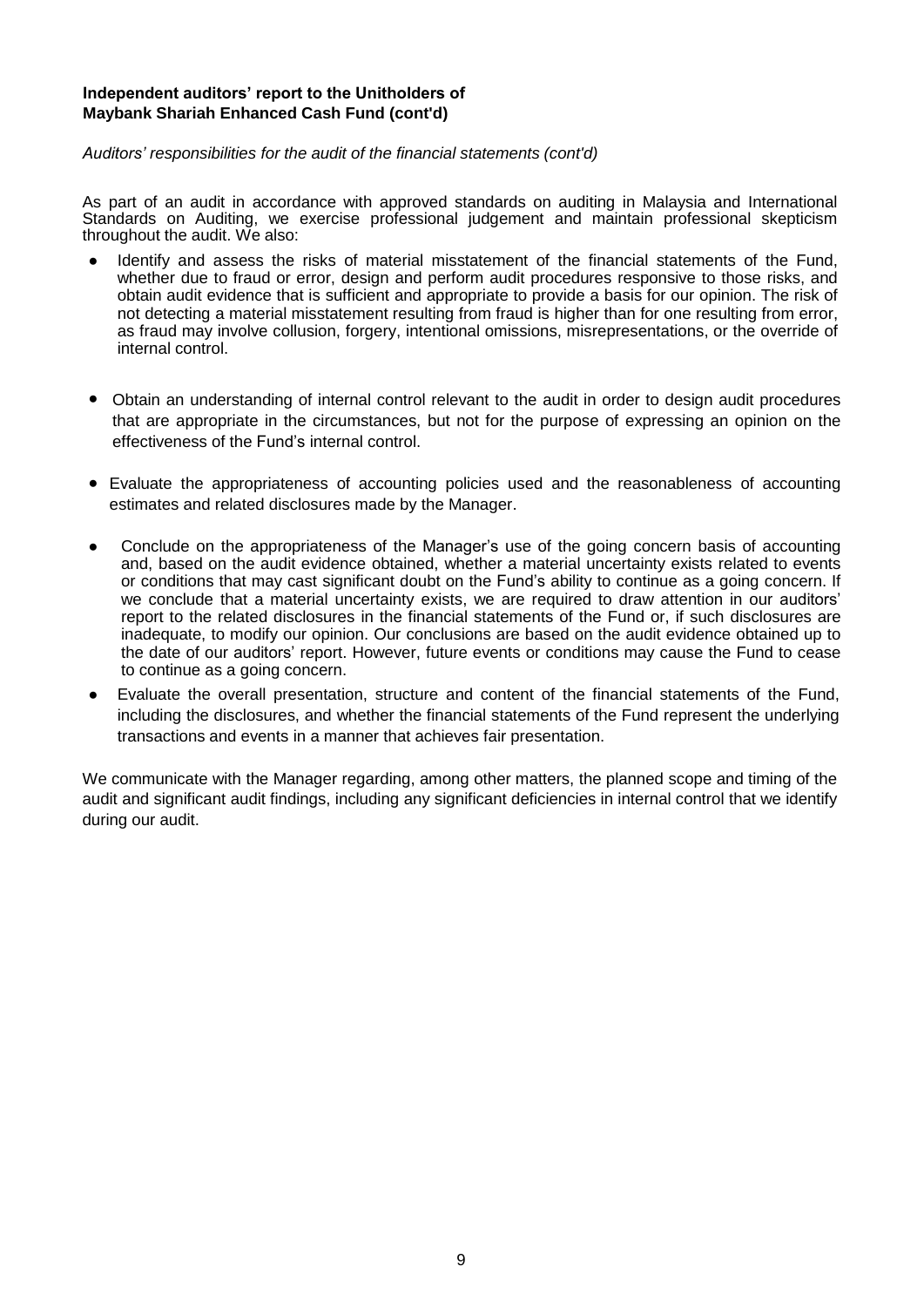#### **Independent auditors' report to the Unitholders of Maybank Shariah Enhanced Cash Fund (cont'd)**

#### Other matters

This report is made solely to the unitholders of the Fund, as a body, in accordance with the Guidelines on Unlisted Capital Market Products under the Lodge and Launch Framework issued by the Securities Commission Malaysia and for no other purpose. We do not assume responsibility to any other person for the content of this report.

Ernst & Young PLT **Fig. 2.1 State State Act 2.1 State State Act 2.1 State Act 2.1 State Act 2.1 State Act 2.1 State Act 2.1 State Act 2.1 State Act 2.1 State Act 2.1 State Act 2.1 State Act 2.1 State Act 2.1 State Act 2.1** 202006000003 (LLP0022760-LCA) & AF 0039 03013/10/2022 J Chartered Accountants Chartered Accountant

Kuala Lumpur, Malaysia 20 January 2022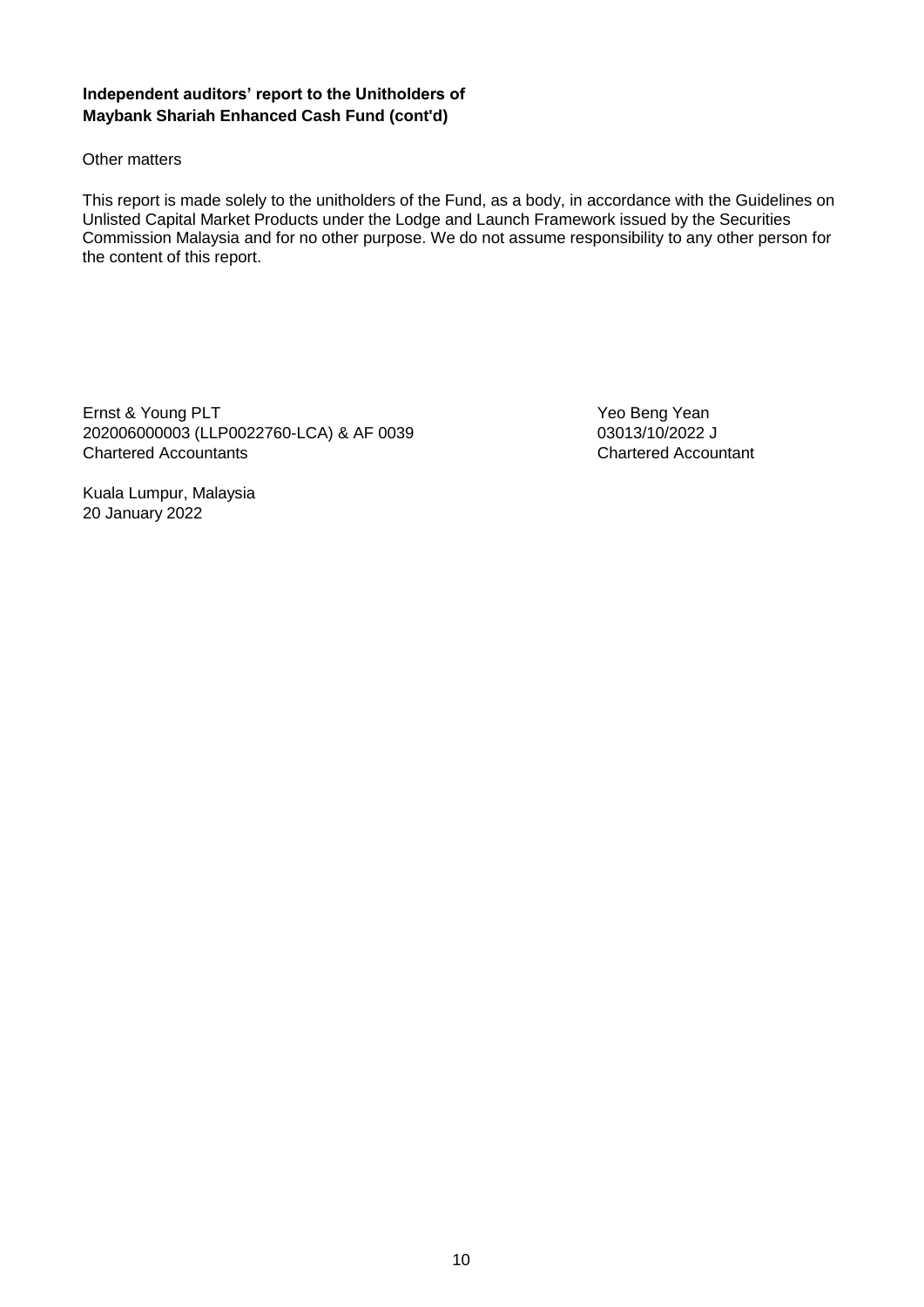# **STATEMENT OF COMPREHENSIVE INCOME FOR THE FINANCIAL YEAR ENDED 30 NOVEMBER 2021**

|                                                                      | <b>Note</b> | 2021<br><b>RM</b> | 2020<br><b>RM</b> |
|----------------------------------------------------------------------|-------------|-------------------|-------------------|
| <b>INVESTMENT INCOME</b>                                             |             |                   |                   |
| Profit income                                                        |             | 1,913,098         | 3,889,963         |
| <b>EXPENSES</b>                                                      |             |                   |                   |
| Manager's fee                                                        | 3           | 278,160           | 411,202           |
| Trustee's fee                                                        | 4           | 22,337            | 32,896            |
| Auditors' remuneration                                               |             | 7,500             | 7,500             |
| Tax agent's fee                                                      |             | 3,900             | 4,700             |
| Shariah advisory fee                                                 |             | 6,525             | 9,000             |
| Administrative expenses                                              |             | 4,439             | 6,591             |
|                                                                      |             | 322,861           | 471,889           |
| Net income before taxation                                           |             | 1,590,237         | 3,418,074         |
| Taxation                                                             | 5           | (441, 975)        | (909, 018)        |
| Net income after taxation, and total<br>comprehensive income for the |             |                   |                   |
| financial year                                                       |             | 1,148,262         | 2,509,056         |
| Net income after taxation is made up<br>of the following:            |             |                   |                   |
| Net realised income                                                  |             | 1,148,262         | 2,509,056         |
|                                                                      |             |                   |                   |
| Distributions for the financial year:<br>Net distributions           | 10          |                   |                   |
| Gross distributions per unit (sen)                                   | 10          | 1,059,470<br>1.39 | 2,451,874         |
| Net distributions per unit (sen)                                     | 10          | 0.98              | 1.98<br>1.42      |
|                                                                      |             |                   |                   |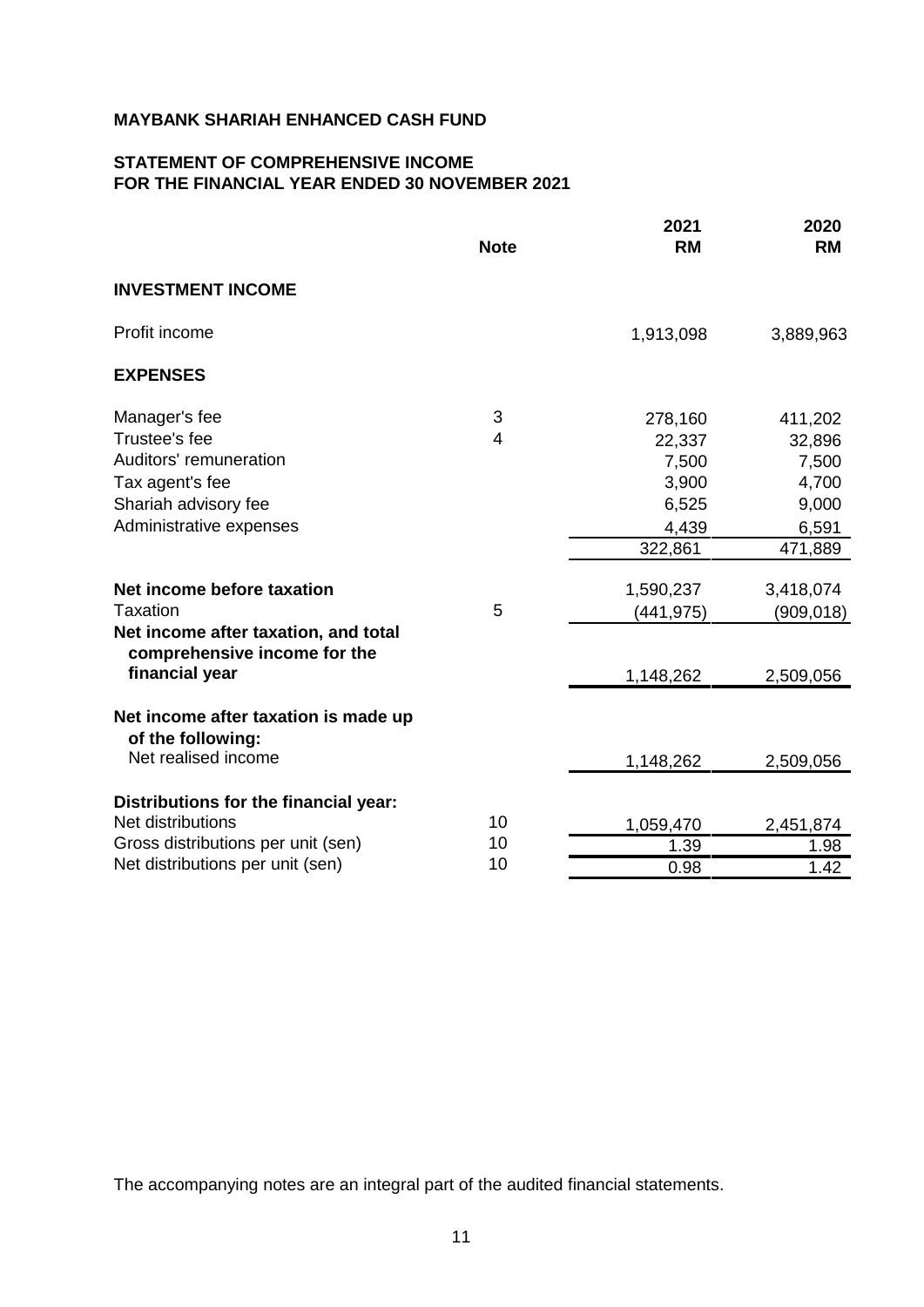# **STATEMENT OF FINANCIAL POSITION AS AT 30 NOVEMBER 2021**

|                                                                                                                                                                                 | <b>Note</b>  | 2021<br><b>RM</b>                                   | 2020<br><b>RM</b>                             |
|---------------------------------------------------------------------------------------------------------------------------------------------------------------------------------|--------------|-----------------------------------------------------|-----------------------------------------------|
| <b>ASSETS</b>                                                                                                                                                                   |              |                                                     |                                               |
| Shariah-compliant deposits with licensed<br>financial institutions<br>Profit income receivables<br>Cash at bank<br>Tax recoverable<br><b>TOTAL ASSETS</b><br><b>LIABILITIES</b> | 6            | 80,463,498<br>3,754<br>740<br>253,510<br>80,721,502 | 111,798,849<br>5,309<br>2,744<br>111,806,902  |
| Amount due to Manager<br>Amount due to Trustee<br>Provision for tax<br>Other payables and accruals<br><b>TOTAL LIABILITIES</b>                                                  | 7<br>8       | 17,439<br>1,479<br>28,794<br>47,712                 | 24,560<br>1,965<br>15,679<br>26,486<br>68,690 |
| NET ASSET VALUE ("NAV") OF THE FUND                                                                                                                                             |              | 80,673,790                                          | 111,738,212                                   |
| <b>EQUITY</b>                                                                                                                                                                   |              |                                                     |                                               |
| Unitholders' capital<br>Retained earnings<br><b>NET ASSETS ATTRIBUTABLE TO</b><br><b>UNITHOLDERS</b>                                                                            | 9(a)<br>9(b) | 69,197,667<br>11,476,123<br>80,673,790              | 100,274,555<br>11,463,657<br>111,738,212      |
| <b>NUMBER OF UNITS IN CIRCULATION</b><br>(UNIT)                                                                                                                                 | 9(a)         | 80,545,802                                          | 111,617,681                                   |
| <b>NAV PER UNIT (RM)</b>                                                                                                                                                        |              | 1.0016                                              | 1.0011                                        |
|                                                                                                                                                                                 |              |                                                     |                                               |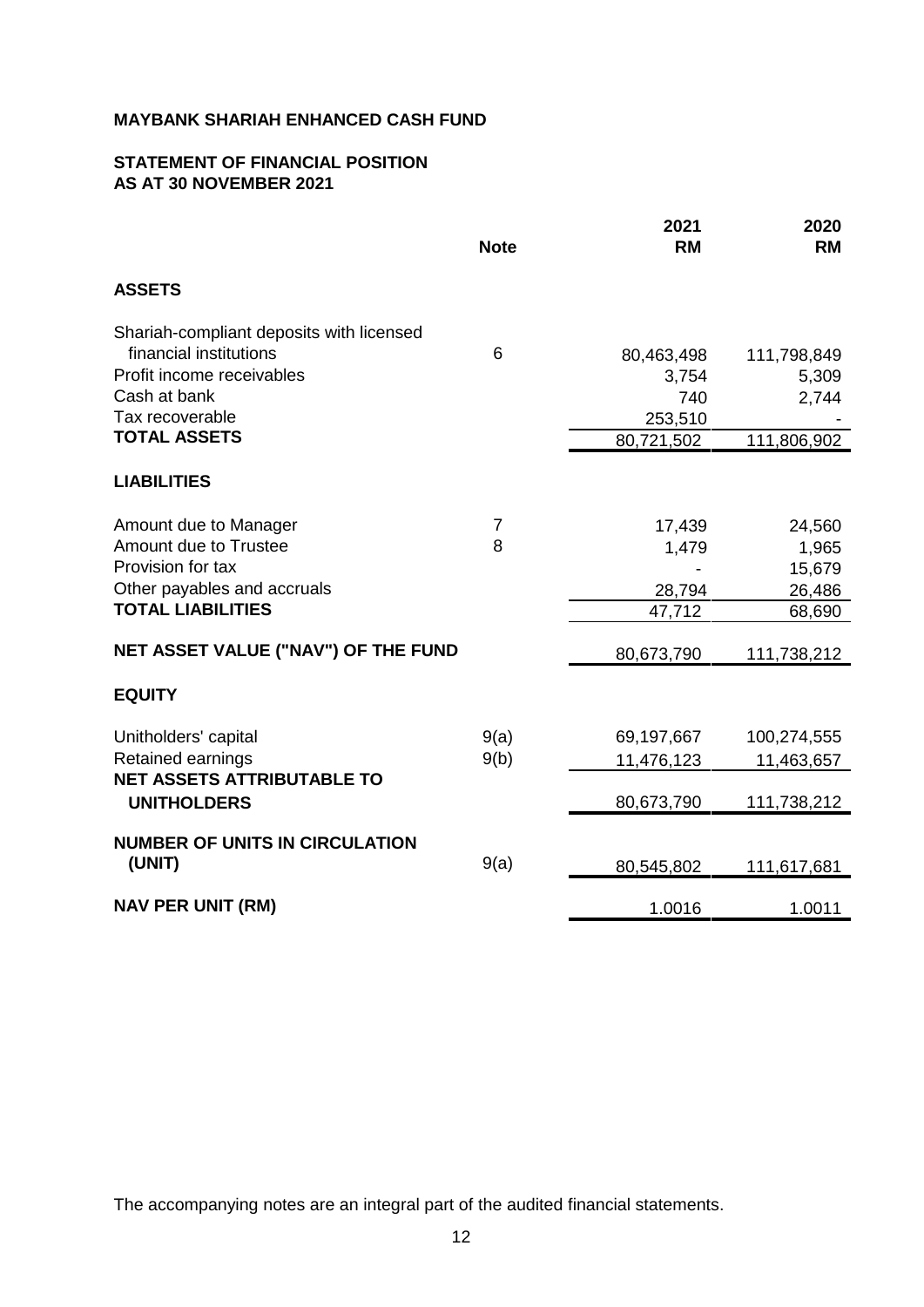# **STATEMENT OF CHANGES IN EQUITY FOR THE FINANCIAL YEAR ENDED 30 NOVEMBER 2021**

|                                    | <b>Unitholders'</b><br>capital<br>Note $9(a)$<br><b>RM</b> | <b>Retained</b><br>earnings<br>Note $9(b)$<br><b>RM</b> | Total<br>equity<br><b>RM</b> |
|------------------------------------|------------------------------------------------------------|---------------------------------------------------------|------------------------------|
| At 1 December 2020                 | 100,274,555                                                | 11,463,657                                              | 111,738,212                  |
| Total comprehensive income for the |                                                            |                                                         |                              |
| financial year                     |                                                            | 1,148,262                                               | 1,148,262                    |
| Creation of units                  | 66,636,261                                                 |                                                         | 66,636,261                   |
| Reinvestment of units              | 1,975,083                                                  |                                                         | 1,975,083                    |
| Cancellation of units              | (99, 764, 558)                                             |                                                         | (99, 764, 558)               |
| Distributions (Note 10)            | 76,326                                                     | (1, 135, 796)                                           | (1,059,470)                  |
| At 30 November 2021                | 69,197,667                                                 | 11,476,123                                              | 80,673,790                   |
|                                    |                                                            |                                                         |                              |
| At 1 December 2019                 | 209,712,672                                                | 11,568,958                                              | 221,281,630                  |
| Total comprehensive income for the |                                                            |                                                         |                              |
| financial year                     |                                                            | 2,509,056                                               | 2,509,056                    |
| Creation of units                  | 91,836,340                                                 |                                                         | 91,836,340                   |
| Reinvestment of units              | 2,362,474                                                  |                                                         | 2,362,474                    |
| Cancellation of units              | (203, 799, 414)                                            |                                                         | (203, 799, 414)              |
| Distributions (Note 10)            | 162,483                                                    | (2,614,357)                                             | (2,451,874)                  |
| At 30 November 2020                | 100,274,555                                                | 11,463,657                                              | 111,738,212                  |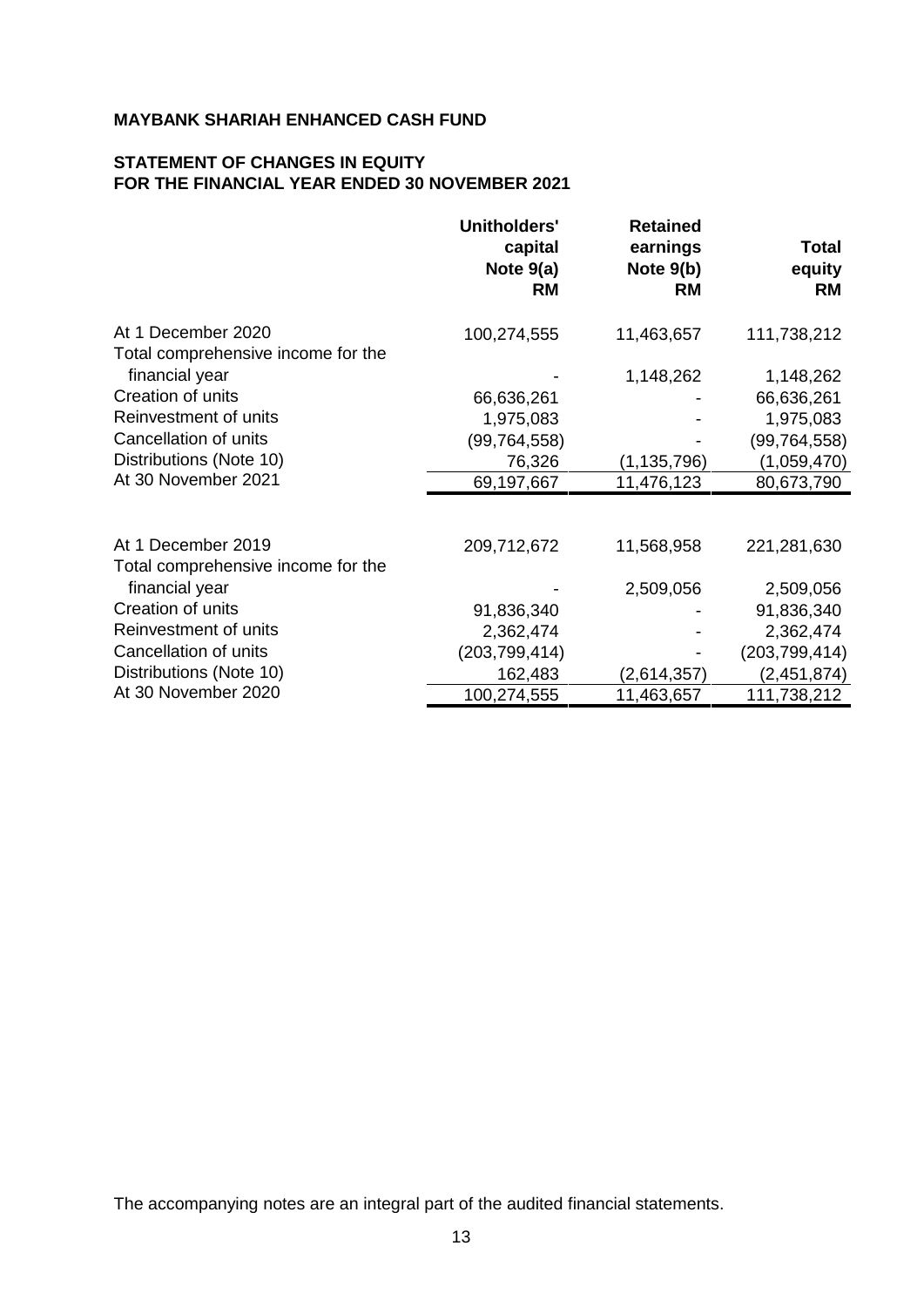# **STATEMENT OF CASH FLOWS FOR THE FINANCIAL YEAR ENDED 30 NOVEMBER 2021**

|                                                                                                                                                                                                         | 2021<br><b>RM</b>                                                          | 2020<br><b>RM</b>                                                             |
|---------------------------------------------------------------------------------------------------------------------------------------------------------------------------------------------------------|----------------------------------------------------------------------------|-------------------------------------------------------------------------------|
| <b>CASH FLOWS FROM OPERATING AND INVESTING</b><br><b>ACTIVITIES</b>                                                                                                                                     |                                                                            |                                                                               |
| Profit income received<br>Manager's fee paid<br>Trustee's fee paid<br><b>Taxation paid</b><br>Payment of other fees and expenses<br>Net cash generated from operating and investing<br>activities       | 1,914,653<br>(285, 282)<br>(22, 823)<br>(711, 165)<br>(20, 054)<br>875,329 | 3,928,249<br>(431, 334)<br>(34, 506)<br>(1,749,841)<br>(28, 628)<br>1,683,940 |
| <b>CASH FLOWS FROM FINANCING ACTIVITIES</b>                                                                                                                                                             |                                                                            |                                                                               |
| Cash received from units created<br>Cash paid on units cancelled<br>Distributions paid to unitholders<br>Net cash used in financing activities                                                          | 67,639,770<br>(99, 764, 558)<br>(87, 896)<br>(32, 212, 684)                | 91,836,340<br>(203, 799, 413)<br>(441,079)<br>(112, 404, 152)                 |
| <b>NET CHANGE IN CASH AND CASH EQUIVALENT</b><br><b>FOR THE FINANCIAL YEAR</b><br><b>CASH AND CASH EQUIVALENTS AT THE BEGINNING</b><br>OF THE FINANCIAL YEAR<br>CASH AND CASH EQUIVALENTS AT THE END OF | (31, 337, 355)<br>111,801,593                                              | (110, 720, 212)<br>222,521,805                                                |
| THE FINANCIAL YEAR                                                                                                                                                                                      | 80,464,238                                                                 | 111,801,593                                                                   |
| Cash and cash equivalents comprise:<br>Cash at bank<br>Shariah-compliant deposits with licensed financial<br>institutions with original maturity of less than 3 months                                  | 740                                                                        | 2,744                                                                         |
| (Note 6)                                                                                                                                                                                                | 80,463,498<br>80,464,238                                                   | 111,798,849<br>111,801,593                                                    |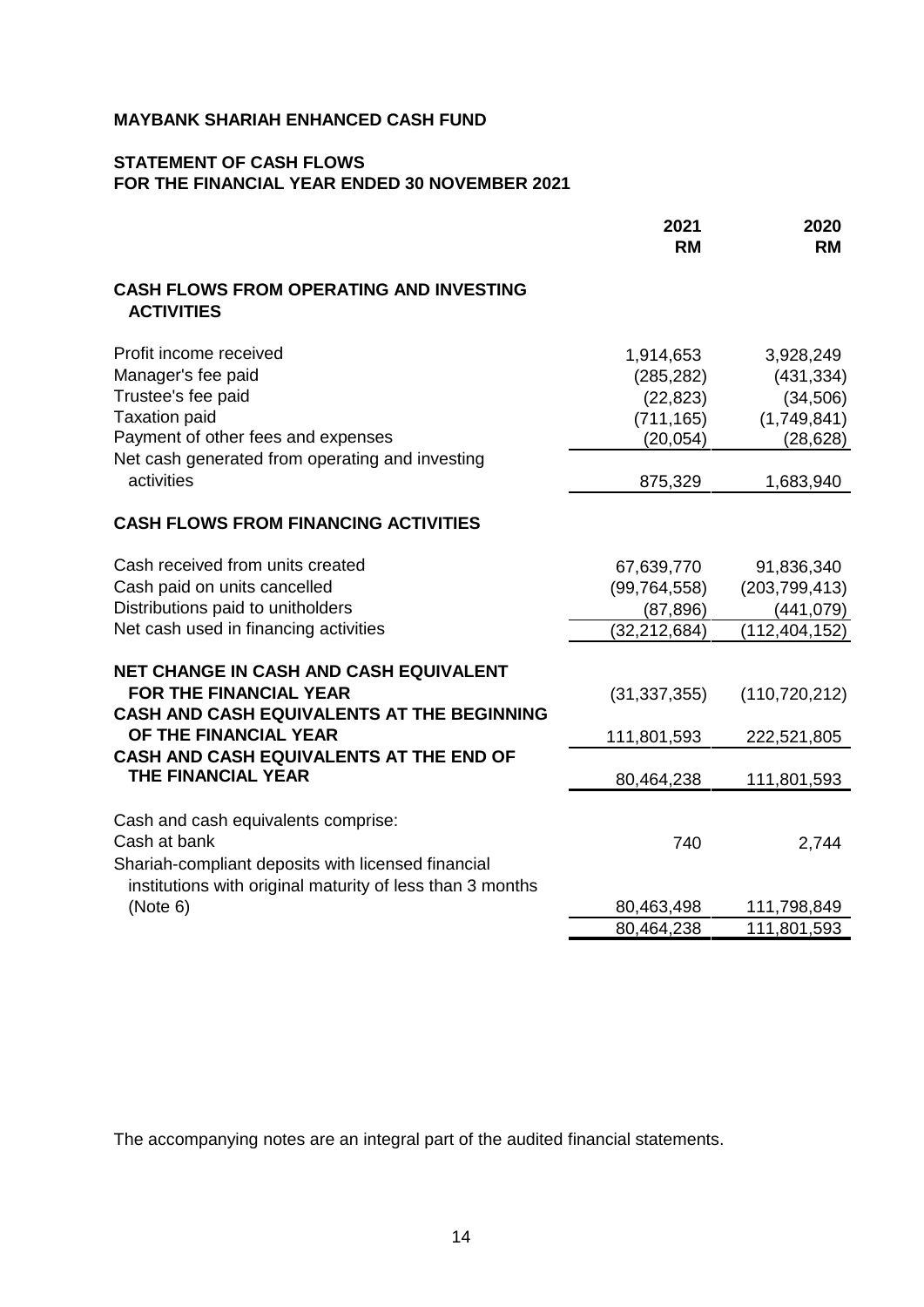## **NOTES TO THE FINANCIAL STATEMENTS FOR THE FINANCIAL YEAR ENDED 30 NOVEMBER 2021**

#### **1. THE FUND, THE MANAGER AND THEIR PRINCIPAL ACTIVITIES**

Maybank Shariah Enhanced Cash Fund (the "Fund") was constituted pursuant to the execution of a Deed dated 24 November 2008, a First Supplemental Deed dated 8 October 2012, a Second Supplemental Deed dated 30 March 2015 and a Third Supplemental Deed dated 8 September 2017 (collectively referred to as the "Deeds") between the Manager, Maybank Asset Management Sdn Bhd ("MAM") and the Trustee, AmanahRaya Trustees Berhad.

The principal activity of the Fund is to invest 100% of its NAV in Shariah-compliant deposits with licensed financial institutions.

The Manager of the Fund is MAM, a company incorporated in Malaysia. It is a holder of the Capital Markets Services Licence ("CMSL") with fund management as its regulated activity under the Capital Markets and Services Act 2007 ("CMSA"). The principal place of business of MAM is at Level 12, Tower C, Dataran Maybank, No. 1 Jalan Maarof, 59000 Kuala Lumpur, Malaysia. MAM is a subsidiary of Maybank Asset Management Group Berhad ("MAMG"), which in turn is a subsidiary of Malayan Banking Berhad ("MBB").

MAM has appointed Maybank Islamic Asset Management Sdn Bhd ("MIAM") as the External Investment Manager for the Fund. MIAM is a subsidiary of MAMG and is a holder of CMSL to carry out Islamic fund management business pursuant to Section 61 of the CMSA.

The roles and responsibilities of MIAM include management of the investment portfolio in accordance with the investment objective, subject to the CMSA and the Guidelines on Unlisted Capital Market Products Under the Lodge and Launch Framework issued by the Securities Commission Malaysia ("SC") and any other relevant guidelines issued by the SC as well as the terms and conditions of the investment management agreement between MIAM and MAM.

The financial statements were authorised for issue by the Board of Directors of the Manager ("Directors") in accordance with a resolution of the Directors on 20 January 2022.

#### **2. SUMMARY OF SIGNIFICANT ACCOUNTING POLICIES**

#### **2.1 Basis of preparation**

The financial statements of the Fund have been prepared in accordance to Malaysian Financial Reporting Standards ("MFRS") as issued by the Malaysian Accounting Standards Board ("MASB"), International Financial Reporting Standards ("IFRS") as issued by the International Accounting Standards Board ("IASB"), the Deeds and any regulatory requirements.

The Fund has adopted the MFRS, Amendments to Standards and Interpretations Committee ("IC") Interpretations which have become effective during the financial year. The adoption of the new pronouncements did not result in any material impact to the financial statements.

The financial statements have been prepared on a historical cost basis except as disclosed in the accounting policies in Note 2.3 to 2.13 to the financial statements.

The financial statements are presented in Ringgit Malaysia ("RM").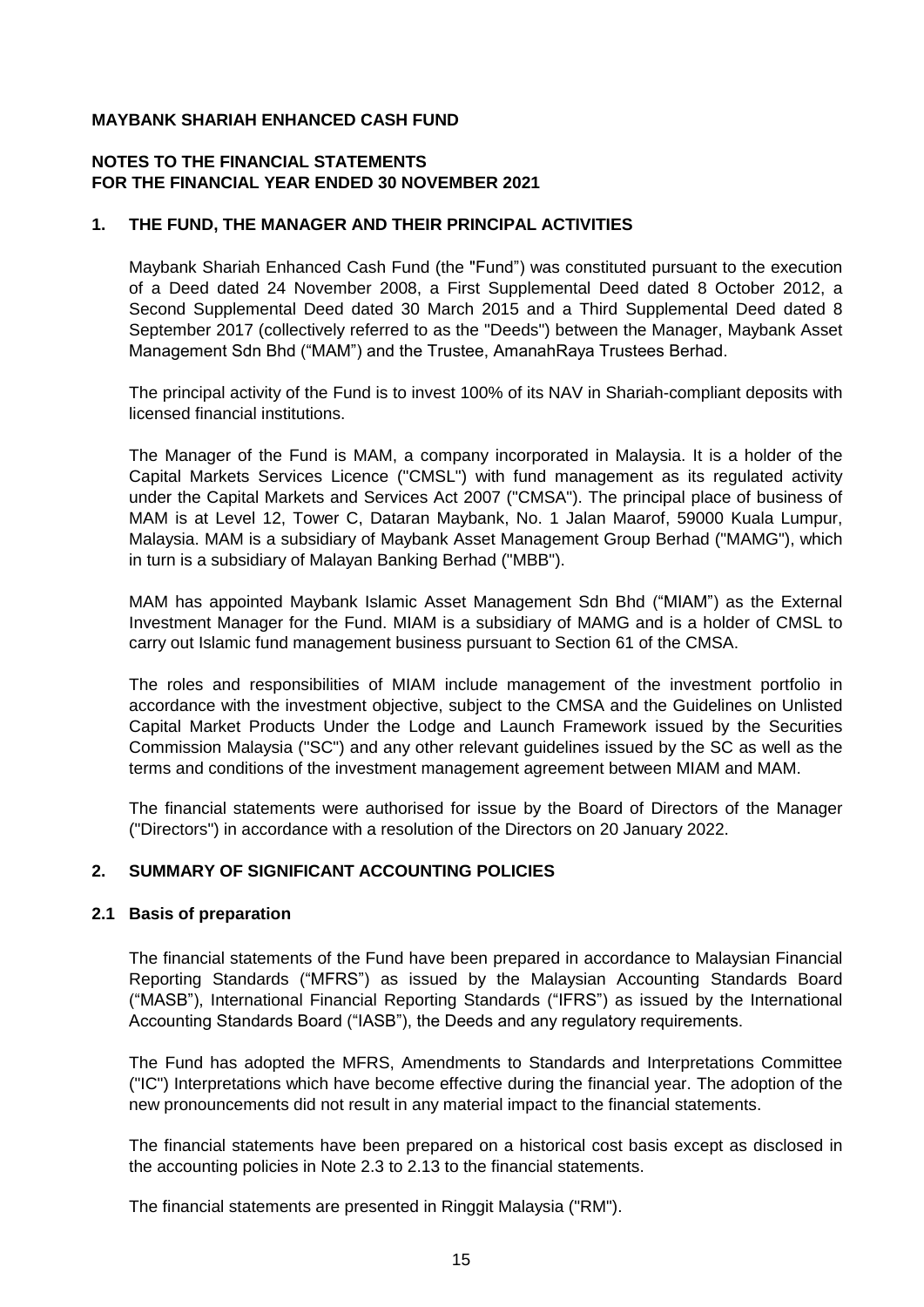#### **2. SUMMARY OF SIGNIFICANT ACCOUNTING POLICIES (CONT'D)**

#### **2.2 Standards and amendments issued but not yet effective**

The following are Standards, amendments to Standards and Interpretations issued by the MASB, but not yet effective, up to the date of issuance of the Fund's financial statements. The Fund intends to adopt the relevant standards, if applicable, when they become effective.

| <b>Description</b>                                                        | <b>Effective for</b><br>annual periods<br>beginning<br>on or after |
|---------------------------------------------------------------------------|--------------------------------------------------------------------|
| Amendments to MFRS 9, MFRS 139, MFRS 7, MFRS 4 and MFRS 16:               |                                                                    |
| Interest Rate Benchmark Reform Phase 2                                    | 1 January 2021                                                     |
| Amendment to MFRS 16: Covid-19 - Related Rent Concessions                 |                                                                    |
| beyond 30 June 2021                                                       | 1 April 2021                                                       |
| Amendments to MFRS 3: Reference to the Conceptual Framework               | 1 January 2022                                                     |
| Amendments to MFRS 116: Proceeds before Intended Use                      | 1 January 2022                                                     |
| Amendments to MFRS 137: Onerous Contracts - Cost of Fulfilling a Contract | 1 January 2022                                                     |
| Annual Improvements to MFRS Standards 2018-2020 Cycle                     | 1 January 2023                                                     |
| <b>MFRS 17: Insurance Contracts</b>                                       |                                                                    |
| Amendments to MFRS 101: Classification of Liabilities as Current          | 1 January 2023                                                     |
| or Non-current                                                            | 1 January 2023                                                     |
| Amendments to MFRS 101: Disclosure of Accounting Policies                 | 1 January 2023                                                     |
| Amendments to MFRS 108: Definition of Accounting Estimates                | 1 January 2023                                                     |
| Amendments to MFRS 112: Deferred Tax related to Assets and                |                                                                    |
| Liabilities arising from a Single Transaction                             | 1 January 2023                                                     |
| Amendments to MFRS 10 and MFRS 128: Sale or Contribution                  |                                                                    |
| of Assets between an Investor and its Associate or Joint Venture          | Deferred                                                           |

The Fund expects that the adoption of the above standards and amendments to standards will not have any material impact on the financial statements in the period of initial application.

## **2.3 Financial instruments**

Financial assets and financial liabilities are recognised when the Fund becomes a party to the contractual provision of the instrument.

Financial assets and financial liabilities are initially measured at fair value. Transaction costs that are directly attributable to the acquisition or issue of financial assets and financial liabilities (other than financial assets and financial liabilities at fair value through profit or loss ("FVTPL")) are added to or deducted from the fair value of the financial assets or financial liabilities, as appropriate, on initial recognition. Transaction costs directly attributable to the acquisition of financial assets and financial liabilities at FVTPL are recognised immediately in profit or loss.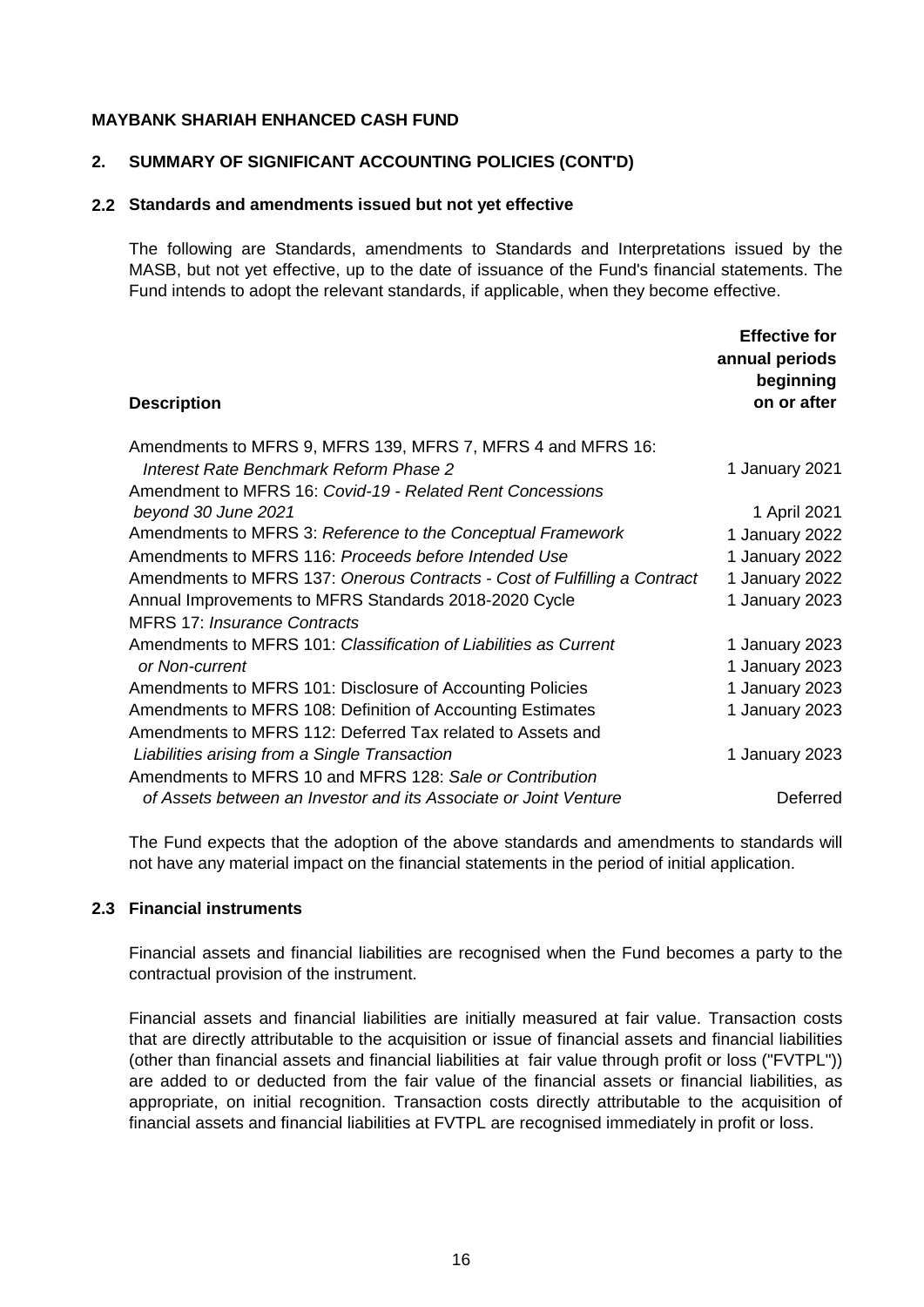## **2. SUMMARY OF SIGNIFICANT ACCOUNTING POLICIES (CONT'D)**

#### **2.4 Financial assets**

All regular way purchases or sales of financial assets are recognised and derecognised on a trade date basis. Regular way purchases or sales are purchases or sales of financial assets that require delivery of assets within the time frame established by regulation or convention in the market place.

All recognised financial assets are subsequently measured in their entirety at amortised cost or fair value, depending on the classification of the assets.

#### **(i) Financial assets at amortised cost**

The Fund classifies cash and cash equivalents and profit receivables as financial assets at amortised cost.

These assets are subsequently measured using the effective profit rate ("EPR") method and are subject to impairment. The EPR is a method of calculating the amortised cost of the financial asset and of allocating and recognising the profit income in profit or loss over the relevant period.

Unless designated as at FVTPL on initial recognition, debt instruments that meet the following conditions are subsequently measured at amortised cost less impairment loss:

- the assets are held within a business model whose objectives is to hold assets in order to collect contractual cash flows; and
- the contractual terms of the instrument give rise on specified dates to cash flows that are solely payments of principal and profit on the principal amount outstanding.

Debt instruments that do not meet the criteria above are classified as either fair value through other comprehensive income ("FVTOCI") or FVTPL.

## **(ii) Impairment**

Credit losses are recognised based on the 'Expected Credit Loss' ("ECL") model. The Fund recognises loss allowances for ECL on financial instruments that are not measured at FVTPL. The impairment model does not apply to equity investments.

ECL are a probability-weighted estimate of credit losses. They are measured as follows:

- Financial assets that are not credit-impaired at the reporting date:
- As the present value of all cash shortfalls (i.e. the difference between the cash flows due to the entity in accordance with the contract and the cash flows that the Fund expects to receive);
- Financial assets that are credit-impaired at the reporting date:
- As the difference between the gross carrying amount and the present value of estimated future cash flows.

At each reporting date, the Fund assesses whether financial assets carried at amortised cost are credit-impaired. A financial asset is 'credit-impaired' when one or more events that have a detrimental impact on the estimated future cash flows of the financial asset have occurred.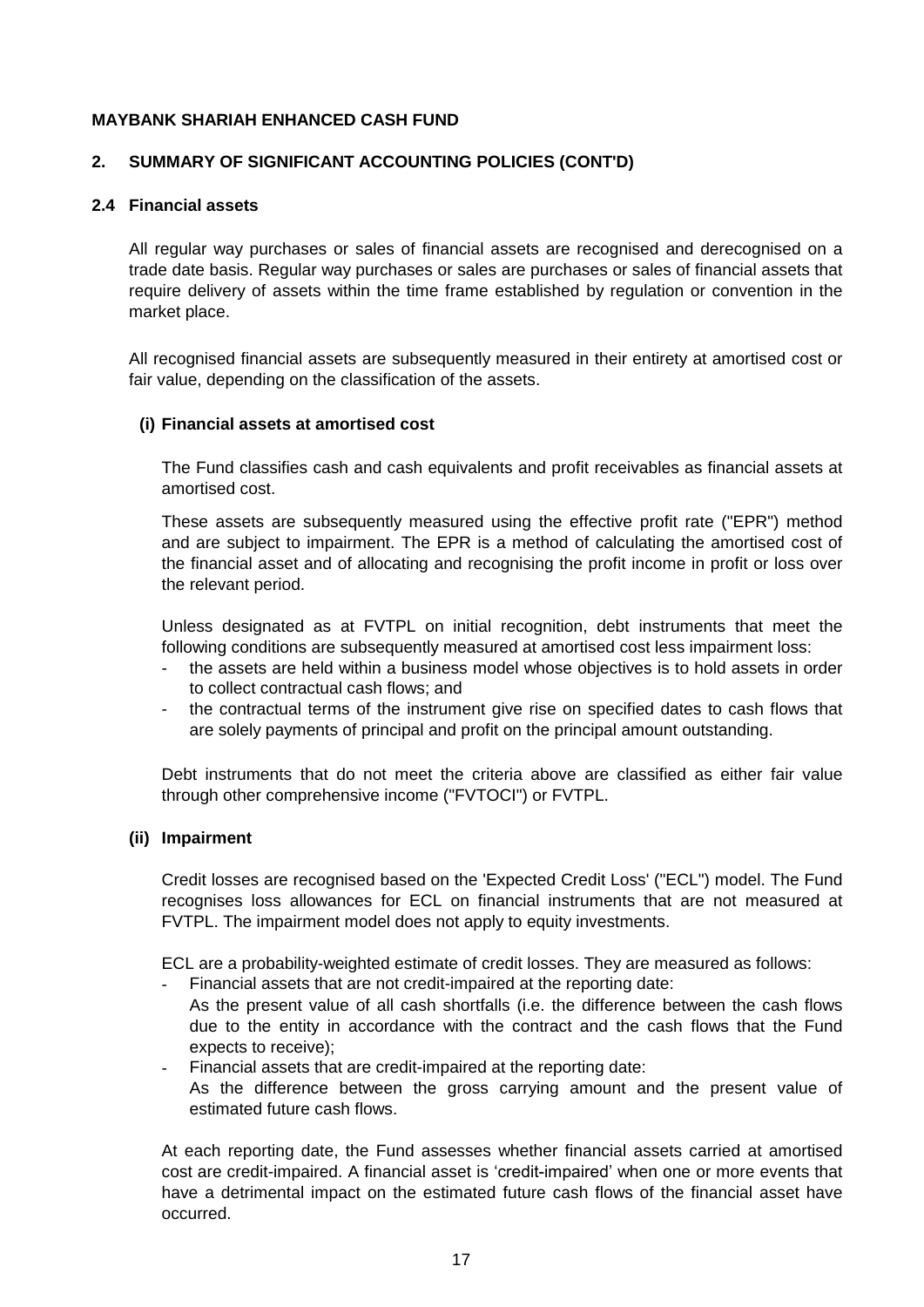#### **2. SUMMARY OF SIGNIFICANT ACCOUNTING POLICIES (CONT'D)**

#### **2.4 Financial assets (cont'd)**

#### **(ii) Impairment (cont'd)**

Evidence that a financial asset is credit-impaired includes the following

- Significant financial difficulty of the issuer or counterparty;
- Significant downgrade in credit rating of the instrument by a rating agency;
- A breach of contract such as a default or past due event; or
- The disappearance of an active market for a security because of financial difficulties.

For balances with short-term nature, full impairment will be recognised on uncollected balances after the grace period.

#### **(iii) Derecognition**

The Fund derecognises a financial asset only when the contractual rights to the cash flows from the asset expire, or when it transfers the financial asset and substantially all the risks and rewards of ownership of the asset to another entity.

If the Fund neither transfers nor retains substantially all the risks and rewards of ownership and continues to control the transferred asset, the Fund recognises its retained profit in the asset and an associated liability for amounts it may have to pay. If the Fund retains substantially all the risks and rewards of ownership of a transferred financial asset, the Fund continues to recognise the financial asset and also recognises a collateralised borrowing for the proceeds received.

On derecognition of financial asset at amortised cost, gains and losses are recognised in profit or loss when the asset is derecognised, modified or impaired.

#### **2.5 Financial liabilities**

#### **(i) Classification**

Financial liabilities are classified according to the substance of the contractual arrangements entered into and the definitions of a financial liability.

The Fund classifies amount due to Manager, amount due to Trustee, and other payables and accruals as other financial liabilities.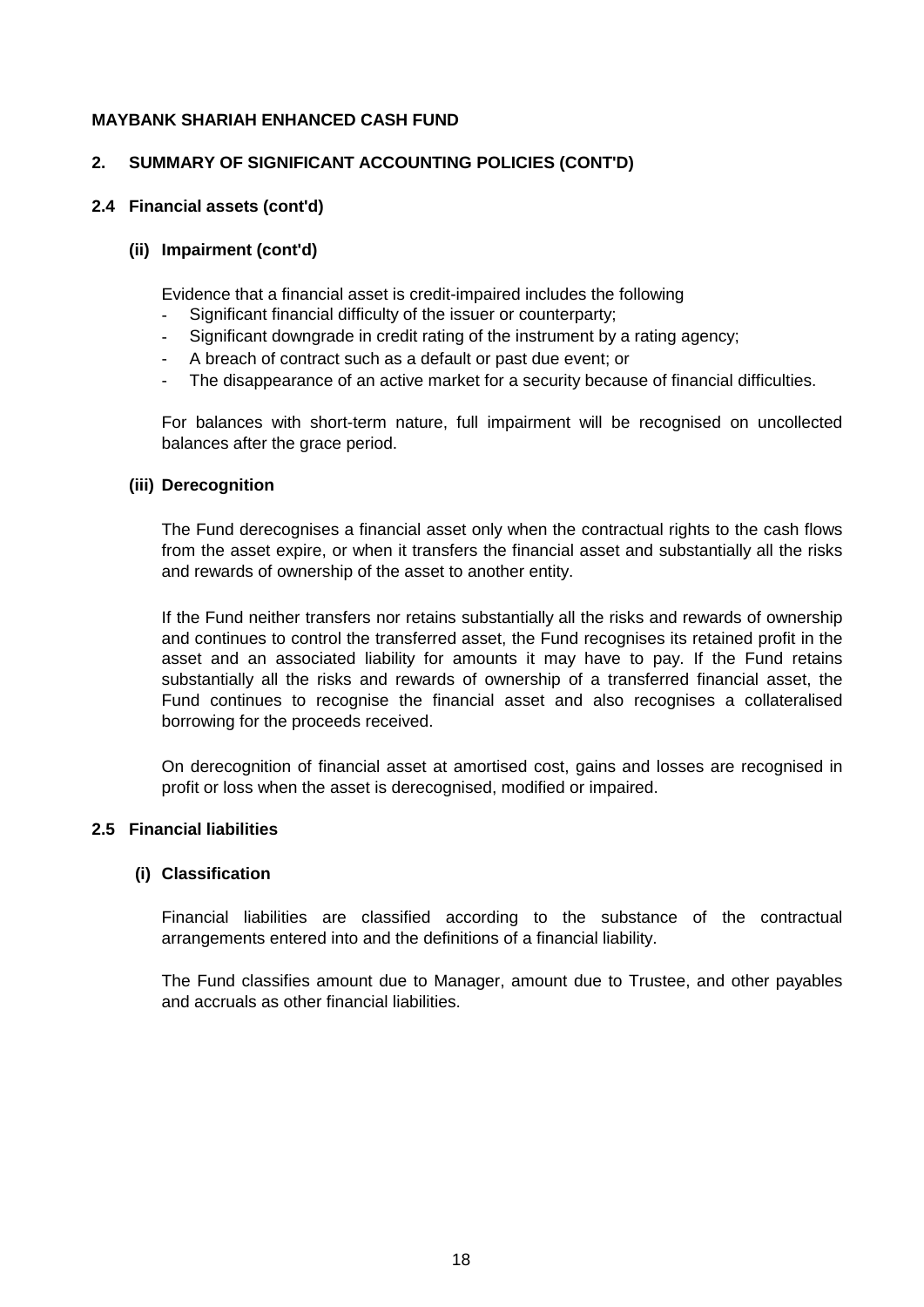## **2. SUMMARY OF SIGNIFICANT ACCOUNTING POLICIES (CONT'D)**

#### **2.5 Financial liabilities (cont'd)**

#### **(ii) Recognition and measurement**

Financial liabilities are recognised in the statement of financial position when, and only when, the Fund becomes a party to the contractual provisions of the financial instrument.

The Fund's financial liabilities are recognised initially at fair value plus directly attributable transaction costs and subsequently measured at amortised cost using the effective profit rate method.

#### **(iii) Derecognition**

A financial liability is derecognised when the obligation under the liability is extinguished. Gain and losses are recognised in profit or loss when the liabilities are derecognised, and through the amortisation process.

#### **2.6 Fair value measurement**

Fair value is the price that would be received to sell an asset or paid to transfer a liability in an orderly transaction between market participants at the measurement date. The fair value measurement is based on the presumption that the transaction to sell the asset or transfer the liability takes place either:

- (i) In the principal market for the asset or liability; or
- (ii) In the absence of a principal market, in the most advantageous market for the asset or liability.

The principal or the most advantageous market must be accessible by the Fund.

The fair value of an asset or a liability is measured using the assumptions that the market participants would use when pricing the asset or liability, assuming that the market participants act in their economic best interest.

All assets and liabilities for which fair value is measured or disclosed in the financial statements are categorised within the fair value hierarchy, described as follows, based on the lowest level input that is significant to the fair value measurement as a whole:

- (i) Level 1 Quoted (unadjusted) market prices in active markets for identical assets or liabilities.
- (ii) Level 2 Valuation techniques for which the lowest level input that is significant to the fair value measurement is directly or indirectly observable.
- (iii) Level 3 Valuation techniques for which the lowest level input that is significant to the fair value measurement is unobservable.

For assets and liabilities that are recognised in the financial statements on a recurring basis, the Fund determines whether transfers have occurred between levels in the hierarchy by reassessing categorisation (based on the lowest level input that is significant to the fair value measurement as a whole) at the end of each reporting date.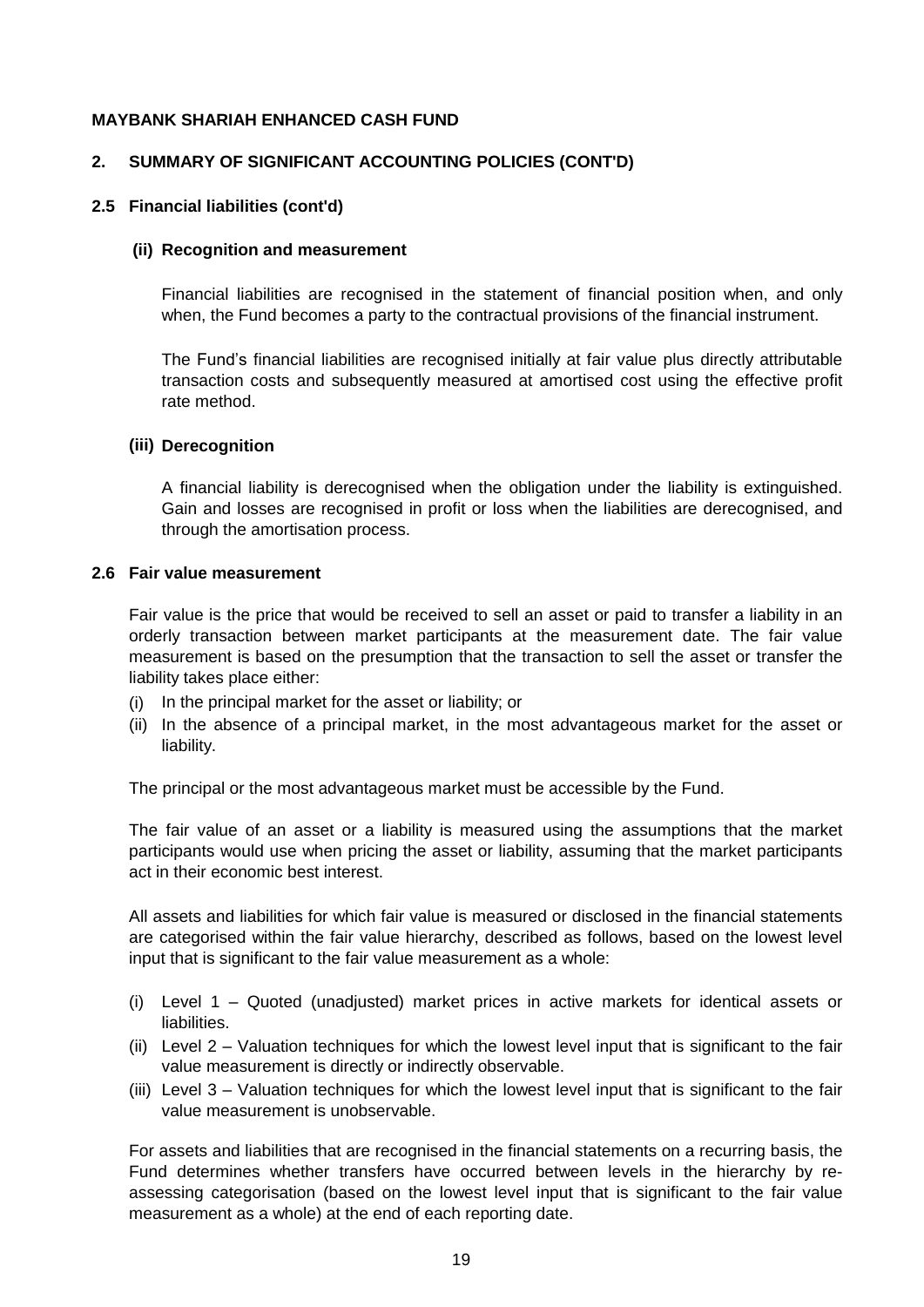## **2. SUMMARY OF SIGNIFICANT ACCOUNTING POLICIES (CONT'D)**

#### **2.7 Unitholders' capital**

The unitholders' contributions to the Fund meet the criteria to be classified as equity instruments under MFRS 132 "*Financial Instruments: Presentation* ". Those criteria include:

- (i) the units entitle the holder to a proportionate share of the Fund's NAV;
- (ii) the units are the most subordinated class and class features are identical;
- (iii) there is no contractual obligations to deliver cash or another financial asset other than the obligation on the Fund to repurchase; and
- (iv) the total expected cash flows from the units over its life are based substantially on the profit or loss of the Fund.

The outstanding units are carried at the redemption amount that is payable at each financial year if unitholder exercises the right to put the unit back to the Fund.

Units are created and cancelled at prices based on the Fund's NAV per unit at the time of creation or cancellation. The Fund's NAV per unit is calculated by dividing the net assets attributable to unitholders with the total number of outstanding units.

Distribution equalisation represents the average distributable amount included in the creation and cancellation prices of units. This amount is either refunded to unitholders by way of distribution and/or adjusted accordingly when units are cancelled.

#### **2.8 Distributions**

Any distribution to the Fund's unitholders is accounted for as a deduction from realised reserves except where dividend is sourced out of distribution equalisation which is accounted for as a deduction from unitholders' capital. A proposed dividend is recognised as a liability in the period in which it is approved. Distribution is either reinvested or paid in cash to the unitholders on the income payment date. Reinvestment of units is based on the NAV per unit on the income payment date, which is also the time of creation.

#### **2.9 Cash and cash equivalents**

Cash and cash equivalents comprise cash at bank and shariah-compliant deposits with licensed financial institutions with original maturity of three months or less, which have an insignificant risk of changes in value.

#### **2.10 Revenue / Income**

Revenue is measured at the fair value of consideration received or receivable.

Profit income from shariah-compliant deposits with licensed financial institutions are recognised on the accruals basis using the effective profit rate method.

Other revenue/income is generally recognised when the Fund satisfies a performance obligation by transferring a promised good or service or an asset to a customer. An asset is transferred when (or as) the customer obtains control of that asset.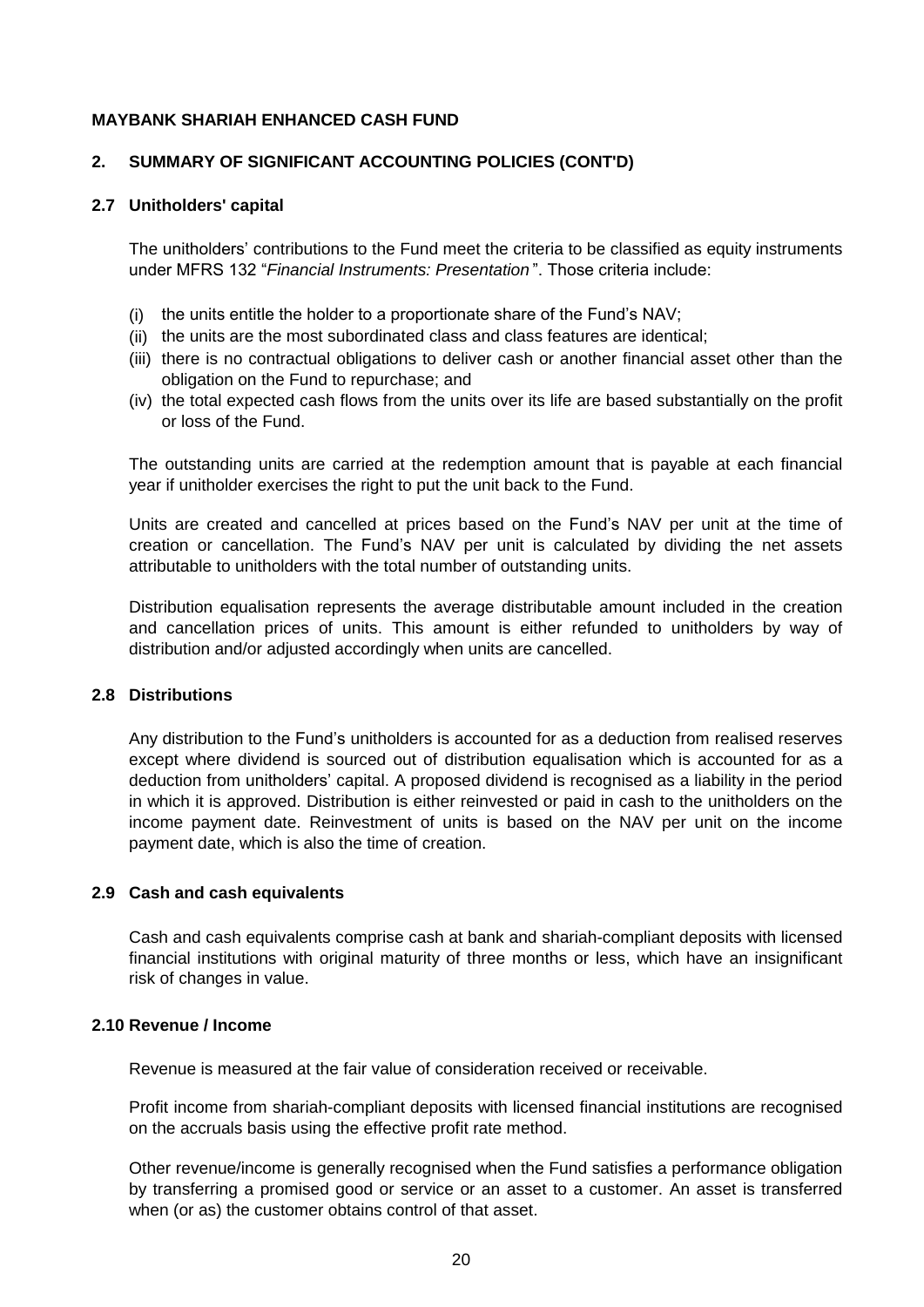#### **2. SUMMARY OF SIGNIFICANT ACCOUNTING POLICIES (CONT'D)**

#### **2.11 Segment information**

Operating segments are reported in a manner consistent with the internal reporting used by the chief operating decision-maker. The chief operating decision-maker is responsible for allocating resources and assessing performance of the operating segments.

## **2.12 Taxation**

Current tax assets and liabilities are measured at the amount expected to be recovered from or paid to the tax authorities. The tax rates and tax laws used to compute the amount are those that are enacted or substantively enacted by the reporting date.

Current taxes are recognised in profit or loss except to the extent that the tax relates to items recognised outside profit or loss, either in other comprehensive income or directly in equity.

Current tax expense is determined according to Malaysian tax laws at the current rate based upon the taxable profit earned during the financial year.

No deferred tax is recognised as no temporary differences have been identified.

#### **2.13 Critical accounting estimates and judgments**

The preparation of the Fund's financial statements requires the Manager to make judgements, estimates and assumptions that affect the reported amounts of revenues, expenses, assets and liabilities and the disclosure of contingent liabilities at the reporting date. However, uncertainty about these assumptions and estimates could result in outcomes that require a material adjustment to the carrying amount of the asset or liability in the future.

No major judgements have been made by the Manager in applying the Fund's accounting policies. There are no key assumptions concerning the future and other key sources of estimation uncertainty at reporting date that have a significant risk of causing a material adjustment to the carrying amounts of assets and liabilities within the next financial year.

## **3. MANAGER'S FEE**

The Manager's fee is computed daily based on 0.25% (2020: 0.25%) per annum ("p.a.") of the NAV of the Fund before deducting the Manager's fee and Trustee's fees for that particular day.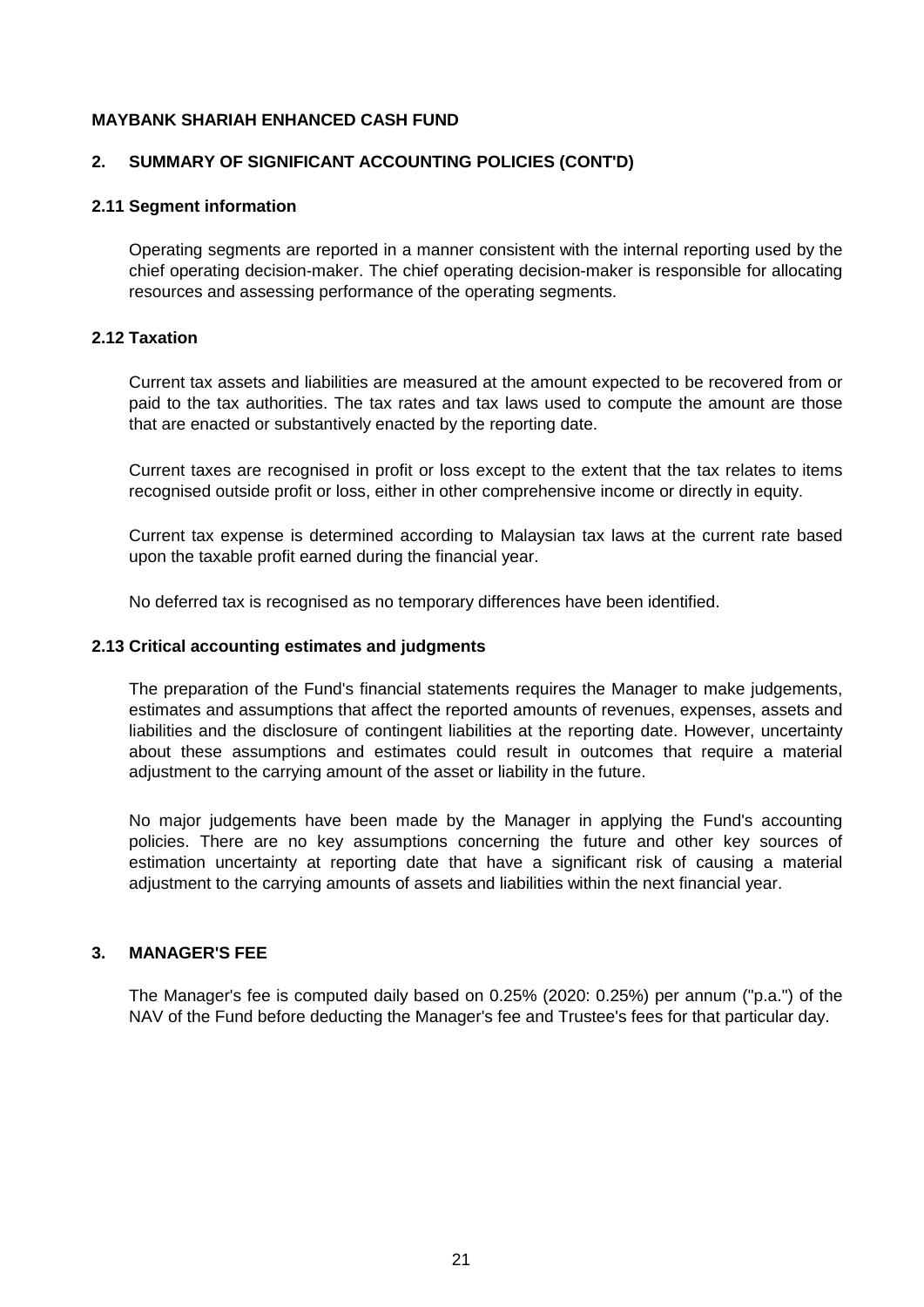#### **4. TRUSTEE'S FEE**

The Trustee's fee is computed daily based on the following table before deducting the Manager's fee and Trustee's fees for that particular day:

| NAV (RM)           | Trustee fee rate (%) p.a. |      |  |
|--------------------|---------------------------|------|--|
|                    | 2021                      | 2020 |  |
| Nil to 1.0 billion | ጋ.02                      | 0.02 |  |
| Above 1.0 billion  | ი.ი1                      | 0.01 |  |

## **5. TAXATION**

|                                     | 2021<br><b>RM</b> | 2020<br><b>RM</b> |
|-------------------------------------|-------------------|-------------------|
| Tax expense for the financial year: |                   |                   |
| Current income tax expense          | 441,833           | 908,302           |
| Under provision in prior years      | 142               | 716               |
|                                     | 441,975           | 909,018           |

Income tax is calculated at the Malaysian statutory tax rate of 24% (2020: 24%) of the estimated assessable income for the financial year.

A reconciliation of income tax expense applicable to net income before taxation at the statutory income tax rate to income tax expense at the effective income tax rate is as follows:

|                                                                                                                                                                            | 2021<br><b>RM</b>                 | 2020<br><b>RM</b>                  |
|----------------------------------------------------------------------------------------------------------------------------------------------------------------------------|-----------------------------------|------------------------------------|
| Net income before taxation                                                                                                                                                 | 1,590,237                         | 3,418,074                          |
| Tax at Malaysian statutory rate of 24% (2020: 24%)<br>Expenses not deductible for tax purposes<br>Restriction on tax deductible expenses<br>Under provision in prior years | 381,657<br>8,244<br>51,932<br>142 | 820,338<br>12,096<br>75,868<br>716 |
| Tax expense for the financial year                                                                                                                                         | 441,975                           | 909,018                            |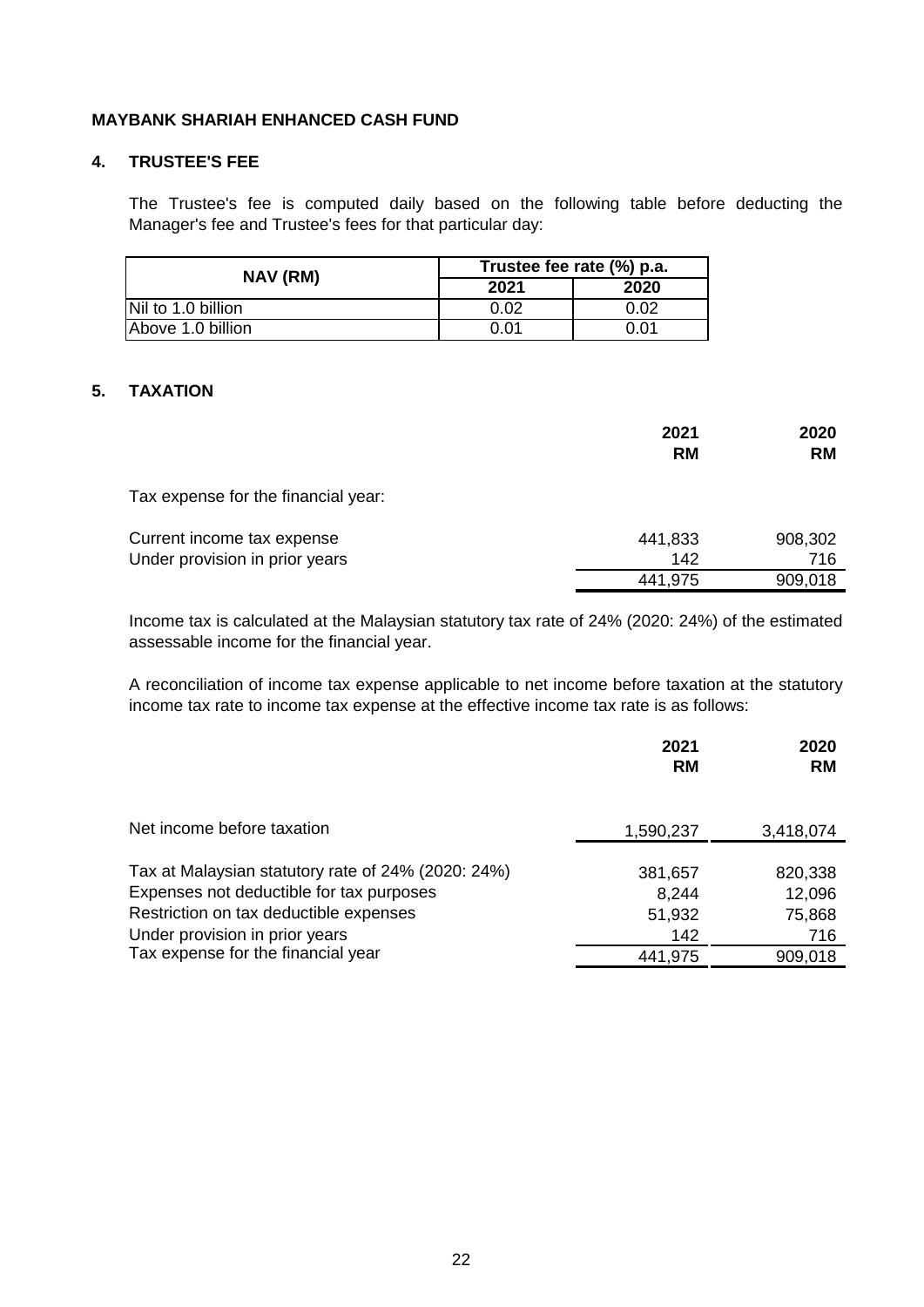#### **6. SHARIAH-COMPLIANT DEPOSITS WITH LICENSED FINANCIAL INSTITUTIONS**

|                                                                                      | 2021<br><b>RM</b> | 2020<br><b>RM</b> |
|--------------------------------------------------------------------------------------|-------------------|-------------------|
| Shariah-compliant deposits with licensed financial<br>institutions with maturity of: |                   |                   |
| - less than 3 months                                                                 | 80,463,498        | 111,798,849       |

The weighted average effective profit rates ("WAEPR") p.a. and average maturity of Shariahcompliant deposits with licensed financial institutions with maturity of less than 3 months and more than 3 months as at the reporting date are as follows:

|                                                    | 2021                   |                                    | 2020                   |                                    |  |
|----------------------------------------------------|------------------------|------------------------------------|------------------------|------------------------------------|--|
|                                                    | <b>WAEPR</b><br>% p.a. | Average<br>maturity<br><b>Days</b> | <b>WAEPR</b><br>% p.a. | Average<br>maturity<br><b>Days</b> |  |
| Shariah-compliant<br>deposits with<br>maturity of: |                        |                                    |                        |                                    |  |
| Less than 3<br>months                              | 1.70                   |                                    | 1.73                   | 1                                  |  |

#### **7. AMOUNT DUE TO MANAGER**

Amount due to Manager represents the amount payable to the Manager arising from the accruals for Manager's fee at the end of the financial year. The normal credit term for Manager's fee is 15 days (2020: 15 days).

## **8. AMOUNT DUE TO TRUSTEE**

Amount due to Trustee relates to the amount payable arising from the accrual for Trustee's fee at the end of the financial year. The normal credit term is 15 days (2020: 15 days).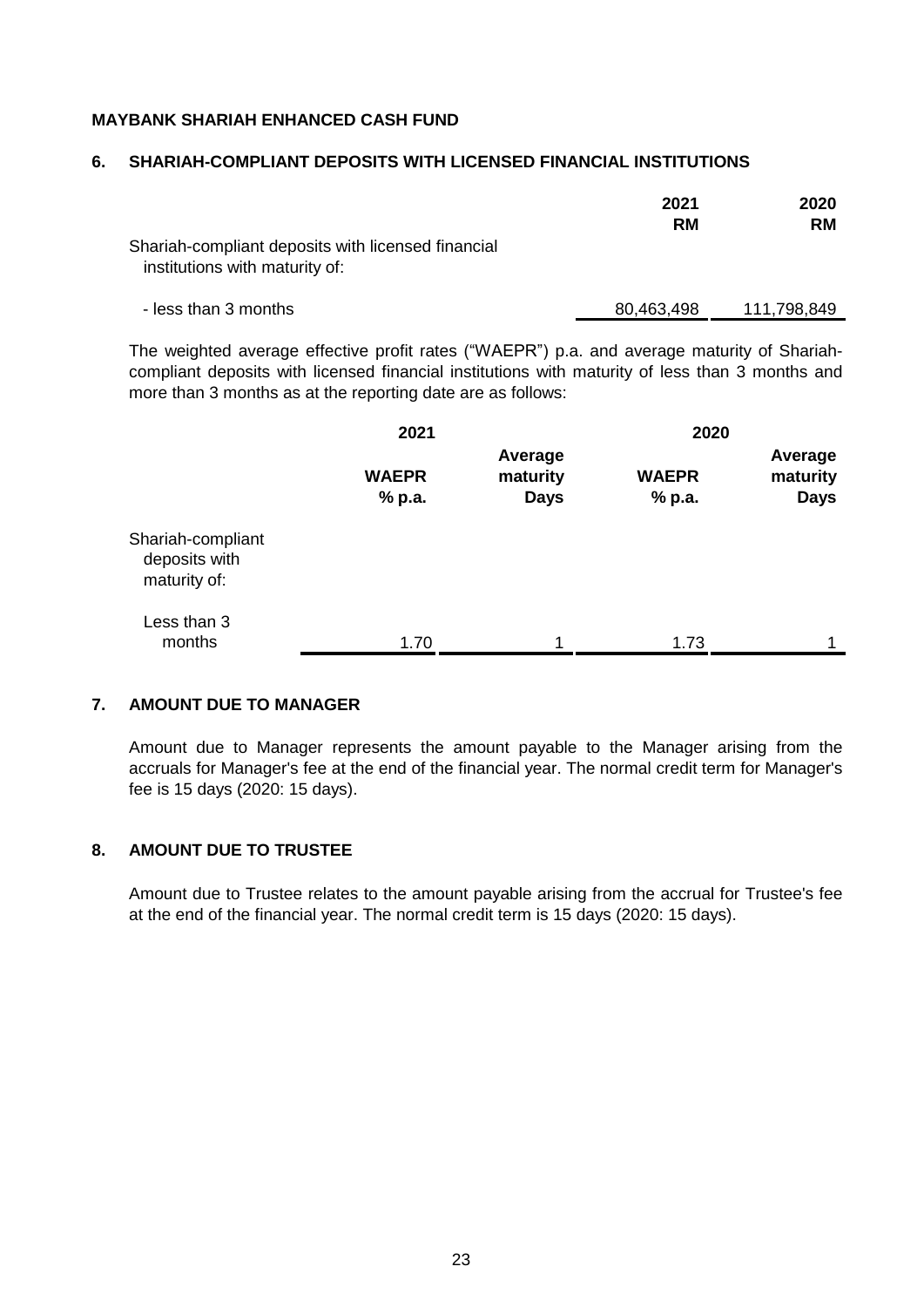# **9. TOTAL EQUITY**

|                      | <b>Note</b> | 2021<br><b>RM</b> | 2020<br><b>RM</b> |
|----------------------|-------------|-------------------|-------------------|
| Unitholders' capital | (a)         | 69,197,667        | 100,274,555       |
| Realised income      | (b)         | 11,476,123        | 11,463,657        |
|                      |             | 80,673,790        | 111,738,212       |

# **(a) Unitholders' capital**

|                                      | 2021           |                | 2020            |                 |
|--------------------------------------|----------------|----------------|-----------------|-----------------|
|                                      | No. of units   | <b>RM</b>      | No. of units    | <b>RM</b>       |
| At the beginning<br>of the financial |                |                |                 |                 |
| year                                 | 111,617,681    | 100,274,555    | 221,058,586     | 209,712,672     |
| Creation of units                    | 66,527,227     | 66,636,261     | 91,666,108      | 91,836,340      |
| Reinvestment                         |                |                |                 |                 |
| of units                             | 1,972,120      | 1,975,083      | 2,359,735       | 2,362,474       |
| Cancellation                         |                |                |                 |                 |
| of units                             | (99, 571, 226) | (99, 764, 558) | (203, 466, 748) | (203, 799, 414) |
| <b>Distribution</b><br>equalisation  |                |                |                 |                 |
| (Note 10)                            |                | 76,326         |                 | 162,483         |
| At the end of the                    |                |                |                 |                 |
| financial year                       | 80,545,802     | 69,197,667     | 111,617,681     | 100,274,555     |

As at the end of the financial year, there were no units held by the Manager or parties related to the Manager (2020: Nil units).

# **(b) Realised income**

|                                                 | 2021<br><b>RM</b> | 2020<br><b>RM</b> |
|-------------------------------------------------|-------------------|-------------------|
| At the beginning of the financial year          | 11,463,657        | 11,568,958        |
| Net realised income for the financial year      | 1,148,262         | 2,509,056         |
| Distributions out of realised reserve (Note 10) | (1, 135, 796)     | (2,614,357)       |
| At the end of the financial year                | 11,476,123        | 11,463,657        |
|                                                 |                   |                   |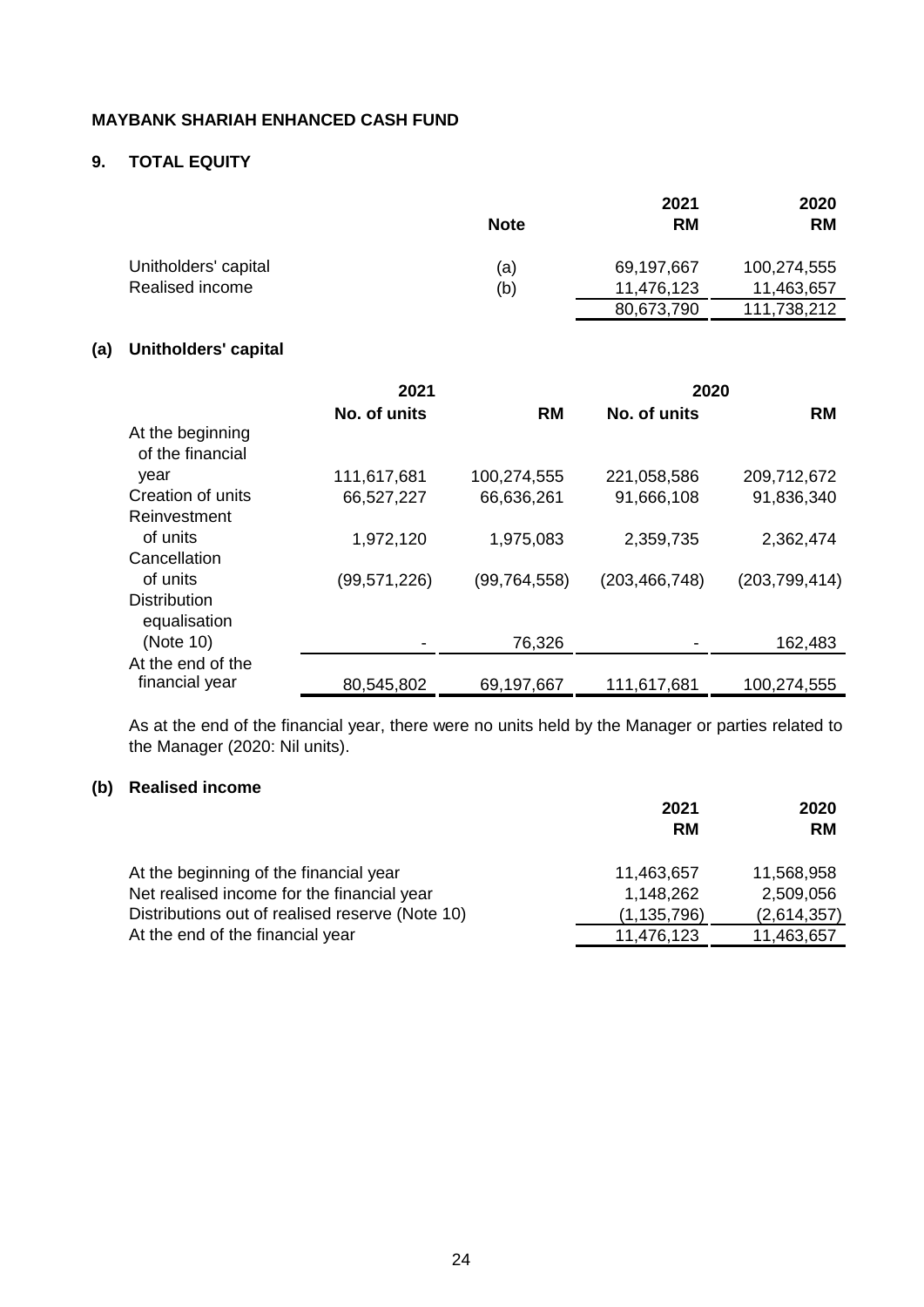## **10. DISTRIBUTIONS**

Details of distributions declared to unitholders are as follows:

|                                                            | 2021       | 2020       |
|------------------------------------------------------------|------------|------------|
|                                                            | <b>RM</b>  | <b>RM</b>  |
| Profit income                                              | 1,888,882  | 4,031,316  |
| Less: Expenses                                             | (316, 584) | (474, 125) |
| Less: Taxation                                             | (436,502)  | (942, 834) |
| Distributions out of realised reserve (Note 9(b))          | 1,135,796  | 2,614,357  |
| Distributions out of distribution equalisation (Note 9(a)) | (76, 326)  | (162, 483) |
| Net distributions for the financial year*                  | 1,059,470  | 2,451,874  |

\* Part of the distributions were made from prior year's net realised income.

The gross and net distributions per unit, and the distribution dates for the distributions declared in the current and previous financial years are as follows:

| <b>Distributions ex-date</b> | <b>Gross</b>   | <b>Net</b>     |
|------------------------------|----------------|----------------|
|                              | distribution   | distribution   |
| 2021                         | per unit (sen) | per unit (sen) |
| 29 December 2020             | 0.12           | 0.09           |
| 27 January 2021              | 0.11           | 0.08           |
| 24 February 2021             | 0.06           | 0.04           |
| 29 March 2021                | 0.11           | 0.08           |
| 27 April 2021                | 0.11           | 0.08           |
| 27 May 2021                  | 0.12           | 0.09           |
| 28 June 2021                 | 0.14           | 0.09           |
| 27 July 2021                 | 0.13           | 0.09           |
| 25 August 2021               | 0.13           | 0.09           |
| 27 September 2021            | 0.13           | 0.09           |
| 27 October 2021              | 0.13           | 0.09           |
| 25 November 2021             | 0.10           | 0.07           |
|                              | 1.39           | 0.98           |
| 2020                         |                |                |
| 26 December 2019             | 0.21           | 0.16           |
| 29 January 2020              | 0.25           | 0.18           |
| 26 February 2020             | 0.20           | 0.14           |
| 30 March 2020                | 0.20           | 0.14           |
| 29 April 2020                | 0.19           | 0.14           |
| 28 May 2020                  | 0.19           | 0.14           |
| 29 June 2020                 | 0.15           | 0.10           |
| 28 July 2020                 | 0.13           | 0.09           |
| 26 August 2020               | 0.10           | 0.07           |
| 28 September 2020            | 0.13           | 0.09           |
| 27 October 2020              | 0.13           | 0.09           |
| 26 November 2020             | 0.11           | 0.08           |
|                              | 1.98           | 1.42           |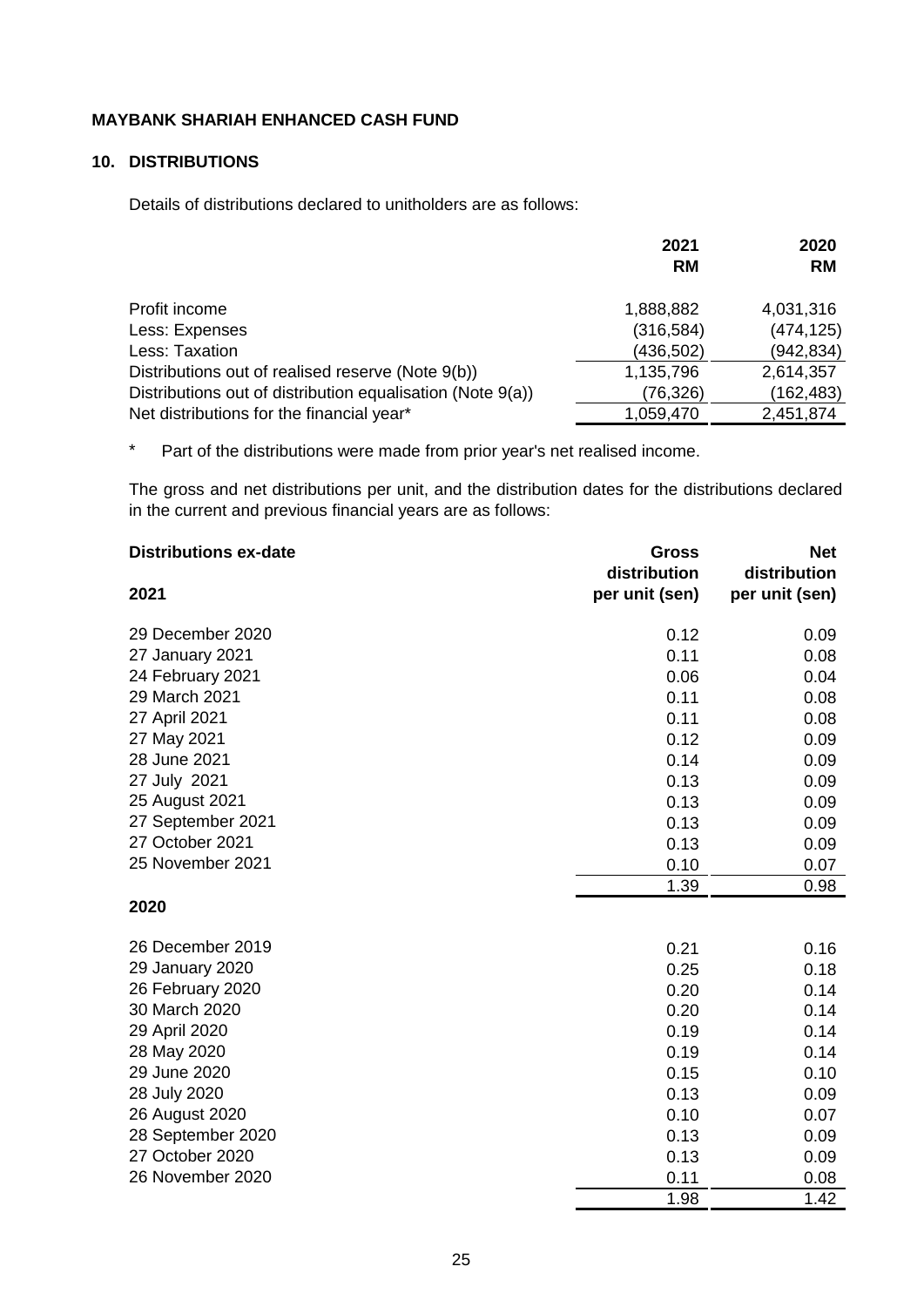## **11. TRANSACTIONS WITH LICENSED FINANCIAL INSTITUTIONS**

Details of transactions, primarily Shariah-compliant deposits with licensed financial institutions during the financial year are as follows:

|                                                                    | 2021                                |                                       |                                            | 2020                                  |
|--------------------------------------------------------------------|-------------------------------------|---------------------------------------|--------------------------------------------|---------------------------------------|
|                                                                    | Value of<br>placements<br><b>RM</b> | Percentage of<br>total placement<br>℅ | <b>Value of</b><br>placements<br><b>RM</b> | Percentage of<br>total placement<br>% |
| AmBank Islamic<br><b>Berhad</b><br>Bank Kerjasama<br>Malaysia      |                                     |                                       | 10,000,000                                 | 0.03                                  |
| <b>Berhad</b>                                                      | 8,292,778,481                       | 30.52                                 | 11,263,151,162                             | 29.22                                 |
| <b>CIMB Islamic</b><br><b>Bank Berhad</b><br>Hong Leong<br>Islamic |                                     |                                       | 50,020,959                                 | 0.13                                  |
| <b>Bank Berhad</b>                                                 | 7,002,150,155                       | 25.77                                 | 11,209,187,073                             | 29.08                                 |
| Maybank Islamic<br>Berhad*<br>Public Islamic                       | 3,557,972,000                       | 13.10                                 | 3,544,985,000                              | 9.20                                  |
| <b>Bank Berhad</b>                                                 | 8,317,482,319                       | 30.61                                 | 12,289,640,532                             | 31.88                                 |
| <b>RHB Islamic</b><br><b>Bank Berhad</b><br><b>SME Development</b> |                                     |                                       | 90,000,000                                 | 0.23                                  |
| <b>Bank Berhad</b>                                                 |                                     |                                       | 90,000,000                                 | 0.23                                  |
|                                                                    | 27,170,382,955                      | 100.00                                | 38,546,984,726                             | 100.00                                |

\* Maybank Islamic Berhad ("MIB") is a subsidiary of MBB, the ultimate holding company of the Manager.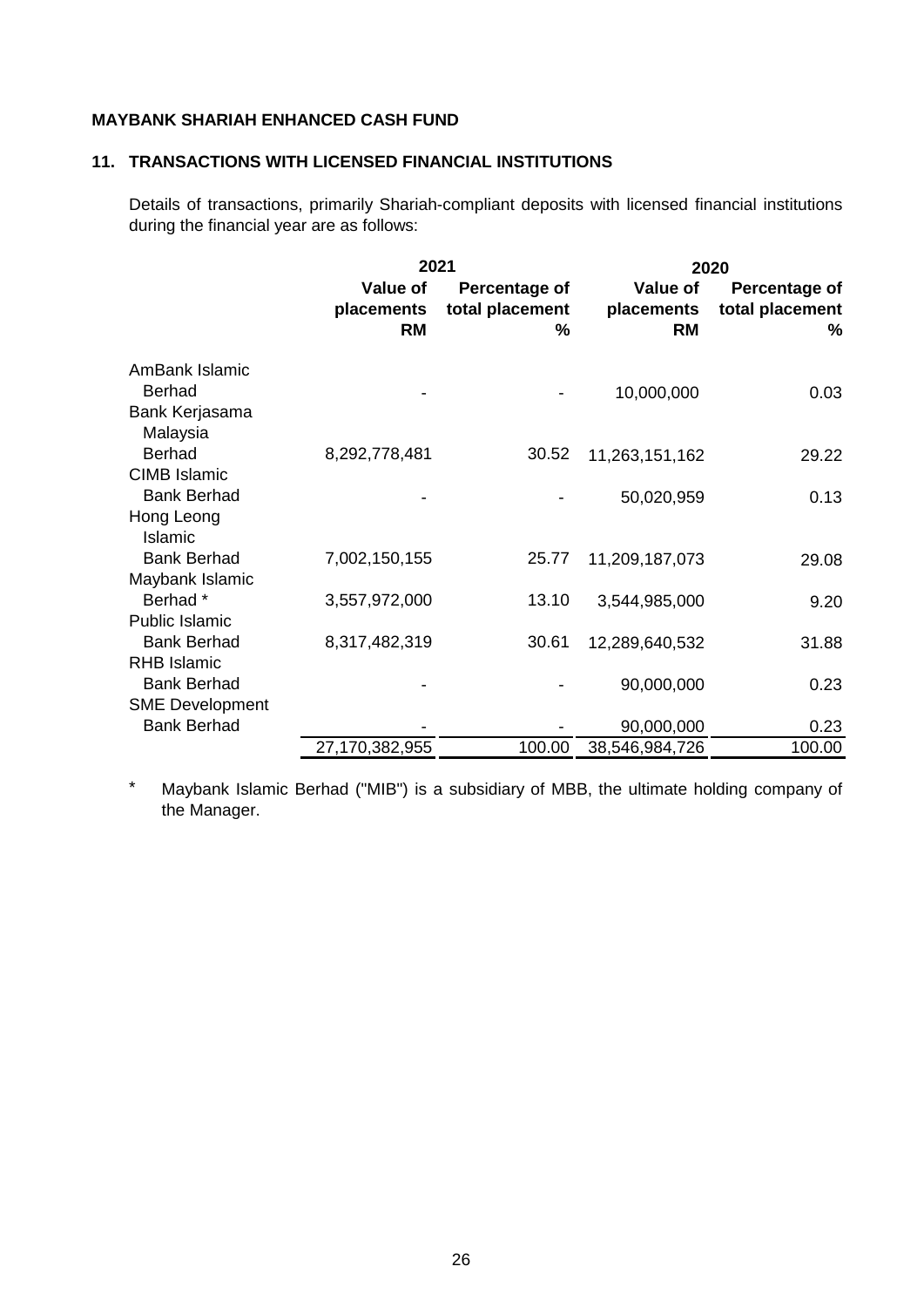#### **12. SIGNIFICANT RELATED PARTY TRANSACTIONS AND BALANCES**

For the purpose of these financial statements, parties are considered to be related to the Fund or the Manager if the Fund or the Manager has the ability directly or indirectly, to control the party or exercise significant influence over the party in making financial and operating decision, or vice versa, or where the Fund or the Manager and the party are subject to common control or common significant influence. Related parties may be individuals or other entities.

In addition to the related party information disclosed elsewhere in the financial statements, the following are the significant related party transactions and balances of the Fund:

|     |                                        | 2021<br><b>RM</b> | 2020<br><b>RM</b> |
|-----|----------------------------------------|-------------------|-------------------|
| (a) | Significant related party transactions |                   |                   |
|     | MIB:<br>Profit income from deposits    | 238,745           | 361,170           |
| (b) | Significant related party balances     |                   |                   |
|     | MIB:<br>Shariah-compliant deposits     | 18,450,000        | 1,672,000         |
|     | Profit income receivables              | 809               | 69                |
|     | Cash at bank                           | 740               | 2,744             |

The Manager is of the opinion that the transactions and balances with the related parties have been entered into in the normal course of business and have been established on terms and conditions that are not materially different from that obtainable in transactions with unrelated parties.

## **13. MANAGEMENT EXPENSE RATIO ("MER")**

The MER of the Fund is the ratio of total expenses expressed as an annual percentage of the Fund's daily average NAV. For the financial year ended 30 November 2021, the MER of the Fund was 0.29% (2020: 0.28%).

## **14. PORTFOLIO TURNOVER RATIO ("PTR")**

The PTR of the Fund is the ratio of average placements and withdrawals of the Fund for the financial year to the daily average NAV of the Fund. For the financial year ended 30 November 2021, the PTR of the Fund stood at 157.27 times (2020: 24.08 times).

#### **15. SEGMENT INFORMATION**

The Portfolio Management Committee (the "PMC") of the Manager, being the chief operating decision-maker, makes the strategic decisions on resources allocation of the Fund. The decisions are based on an integrated investment strategy to ensure the Fund achieves its targeted return with an acceptable level of risk within the portfolio.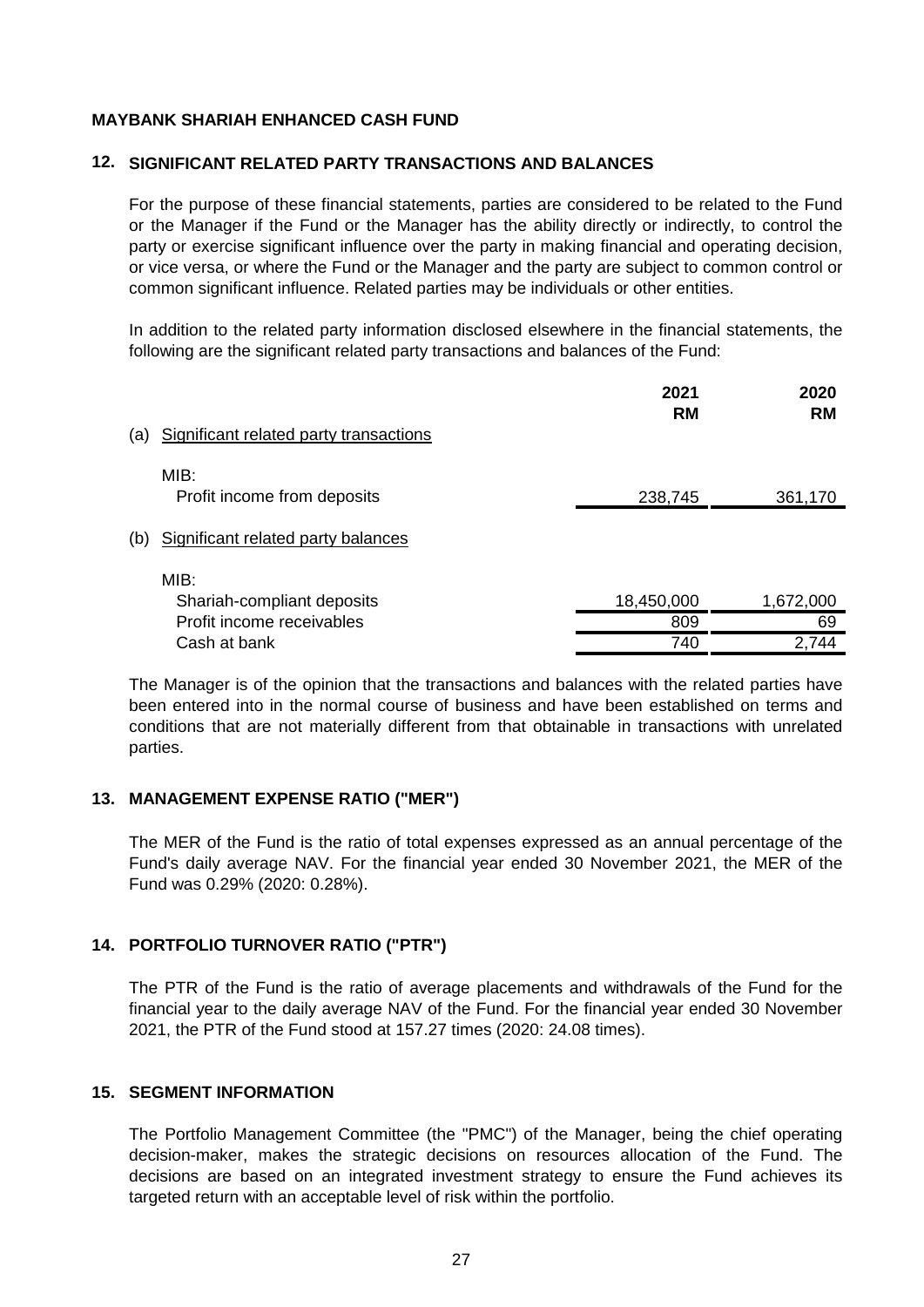#### **15. SEGMENT INFORMATION (CONT'D)**

The PMC is responsible for the performance of the Fund by investing 100% of its net asset value ("NAV") in short-term Shariah-compliant money market instruments including Shariahcompliant fixed deposits.

On this basis, the PMC considers the business of the Fund to have a single operating segment located in Malaysia. Asset allocation decisions are based on a single, integrated investments strategy and the Fund's performance is evaluated on an overall basis.

The internal reporting provided for the Fund's assets, liabilities and performance is prepared on a consistent basis with the measurement and recognition principles of MFRS and IFRS.

There were no changes in the reportable operating segments during the financial year.

## **16. FINANCIAL INSTRUMENTS**

#### **(a) Classification of financial instruments**

The Fund's financial assets and financial liabilities are measured on an ongoing basis at either fair value or at amortised cost based on their respective classification. The significant accounting policies in Note 2.3 to Note 2.13 describe how the classes of financial instruments are measured and how income and expenses are recognised.

The following table analyses the financial assets and liabilities (excluding tax-related matters) of the Fund in the statement of financial position as at the reporting date by the classes of financial instrument to which they are assigned and therefore by the measurement basis.

| 2021                                        | <b>Financial</b><br>assets at<br><b>RM</b> | <b>Financial</b><br>liabilities at<br>amortised cost amortised cost<br><b>RM</b> | Total<br><b>RM</b> |
|---------------------------------------------|--------------------------------------------|----------------------------------------------------------------------------------|--------------------|
| <b>Assets</b>                               |                                            |                                                                                  |                    |
| Shariah-compliant deposits with             |                                            |                                                                                  |                    |
| licensed financial institutions             | 80,463,498                                 |                                                                                  | 80,463,498         |
| Profit income receivables                   | 3,754                                      |                                                                                  | 3,754              |
| Cash at bank                                | 740                                        |                                                                                  | 740                |
| <b>Total financial assets</b>               | 80,467,992                                 |                                                                                  | 80,467,992         |
| <b>Liabilities</b><br>Amount due to Manager |                                            | 17,439                                                                           | 17,439             |
| Amount due to Trustee                       |                                            | 1,479                                                                            | 1,479              |
| Other payables and accruals                 |                                            | 28,794                                                                           | 28,794             |
| <b>Total financial liabilities</b>          |                                            | 47,712                                                                           | 47,712             |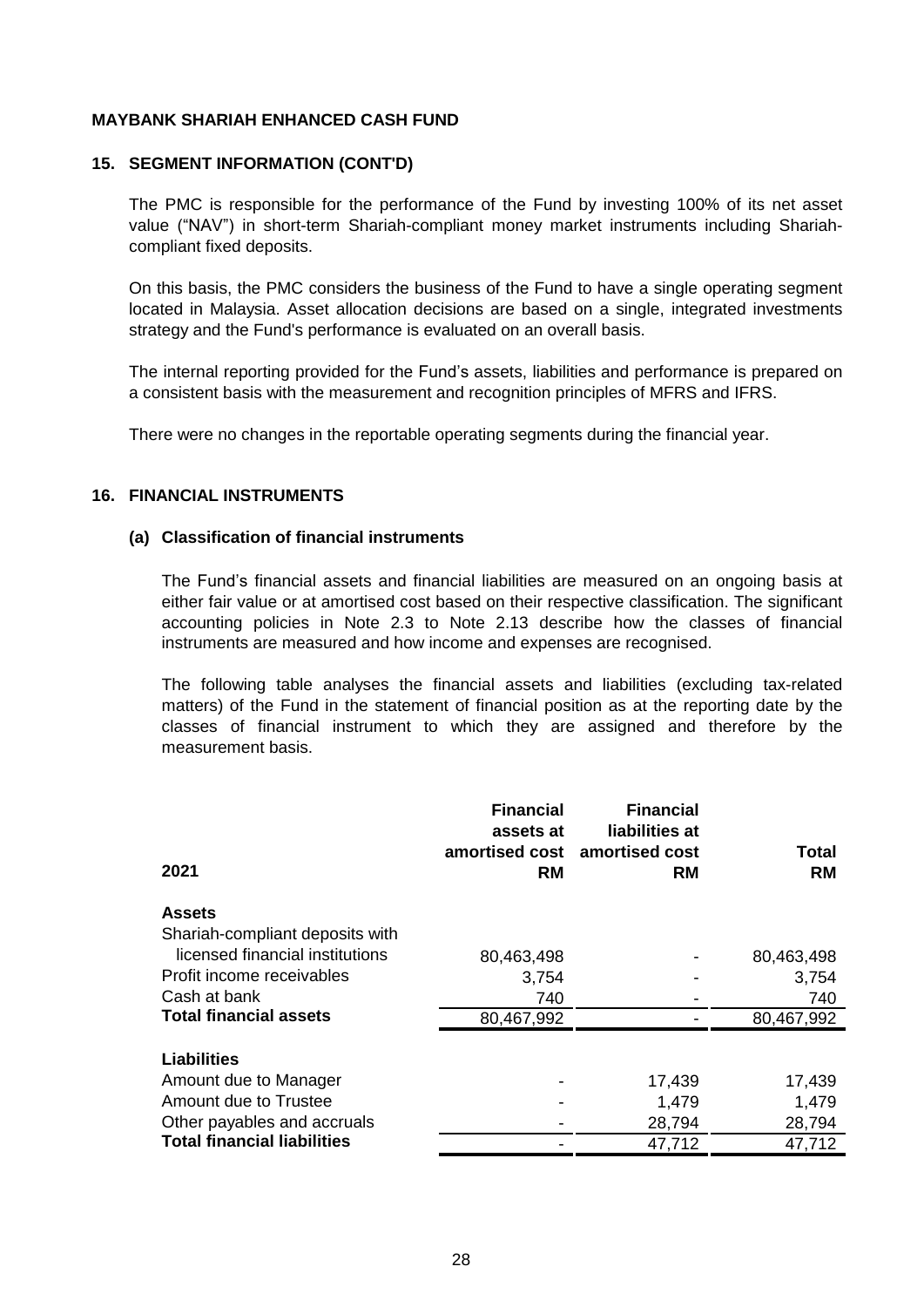#### **16. FINANCIAL INSTRUMENTS (CONT'D)**

#### **(a) Classification of financial instruments (cont'd)**

| 2020                               | <b>Financial</b><br>assets at<br><b>RM</b> | <b>Financial</b><br>liabilities at<br>amortised cost amortised cost<br><b>RM</b> | <b>Total</b><br><b>RM</b> |
|------------------------------------|--------------------------------------------|----------------------------------------------------------------------------------|---------------------------|
| <b>Assets</b>                      |                                            |                                                                                  |                           |
| Shariah-compliant deposits with    |                                            |                                                                                  |                           |
| licensed financial institutions    | 111,798,849                                |                                                                                  | 111,798,849               |
| Profit income receivables          | 5,309                                      |                                                                                  | 5,309                     |
| Cash at bank                       | 2,744                                      |                                                                                  | 2,744                     |
| <b>Total financial assets</b>      | 111,806,902                                |                                                                                  | 111,806,902               |
| <b>Liabilities</b>                 |                                            |                                                                                  |                           |
| Amount due to Manager              |                                            | 24,560                                                                           | 24,560                    |
| Amount due to Trustee              |                                            | 1,965                                                                            | 1,965                     |
| Other payables and accruals        |                                            | 26,486                                                                           | 26,486                    |
| <b>Total financial liabilities</b> |                                            | 53,011                                                                           | 53,011                    |

#### **(b) Financial instruments that are carried at fair value**

There were no financial assets of the Fund that are carried at fair value as at 30 November 2021 (2020: Nil).

#### **(c) Financial instruments that are not carried at fair value and whose carrying amounts are reasonable approximations of fair value**

The Fund's financial instruments are not carried at fair value but their carrying amounts are reasonable approximations of fair value due to their short-term maturity. Accordingly there are no fair value hierarchy disclosures presented.

#### **17. FINANCIAL RISK MANAGEMENT OBJECTIVES AND POLICIES**

#### **(a) Introduction**

The Fund's objective in managing risk is the creation and protection of unitholders' capital. Risks are inherent in the Fund's activities, but they are managed through a process of ongoing identification, measurement and monitoring of risks.

Financial risk management is also carried out through sound internal control systems and adherence to the investment restrictions as stipulated in the Deeds, SC's Guidelines on Unlisted Capital Market Products under the Lodge and Launch Framework and the CMSA.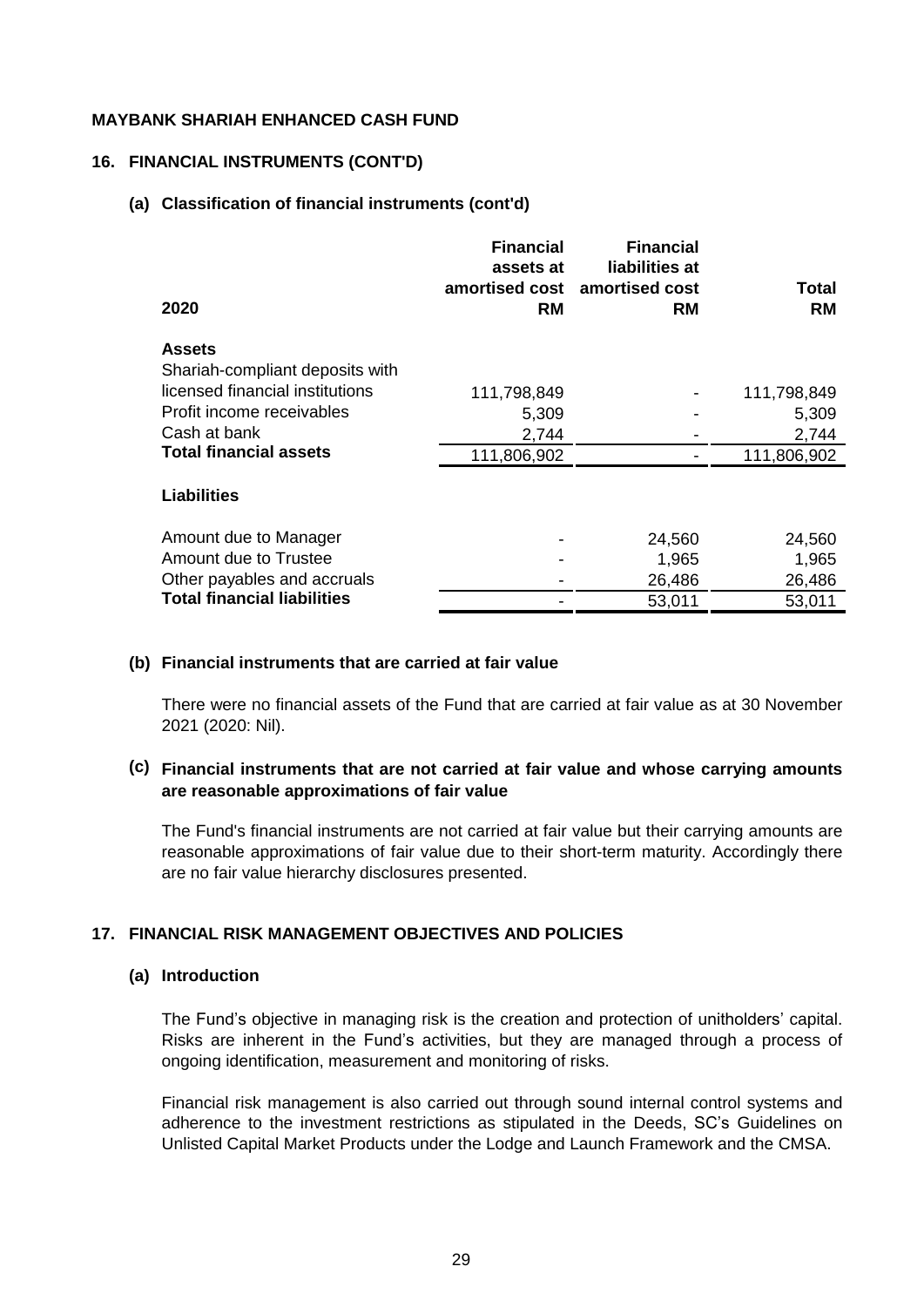#### **17. FINANCIAL RISK MANAGEMENT OBJECTIVES AND POLICIES (CONT'D)**

#### **(b) Market risk**

Market risk is the risk that the fair value or future cash flows of Shariah-compliant financial instruments will fluctuate due to changes in market variables such as profit rates, foreign exchange rates and security prices. However, the Fund is not exposed to currency risk as it does not hold Shariah-compliant investments denominated in currencies other than Ringgit Malaysia as at reporting date. The Fund is also not exposed to equity price risk as it does not hold any equity instruments as of the reporting date.

#### **(i) Profit rate risk**

Cash and Shariah-compliant fixed income securities are particularly sensitive to movements in profit rates. When profit rates rise, the return on cash will rise while the value of Shariah-compliant fixed income securities will fall and vice versa, thus affecting the NAV of the Fund. The Fund's Shariah-compliant deposits with licensed financial institutions carry a fixed rate and therefore is not affected by the movements in market profit rates.

## **(c) Credit risk**

Credit risk is the risk that the issuer/counterparty to a financial instrument will default on its obligation resulting in a financial loss to the Fund. The Fund is exposed to the risk of creditrelated losses that can occur as a result of an issuer/counterparty's inability or unwillingness to honour its contractual obligations to make timely repayments of profit, principal and proceeds from realisation of investments. These credit exposures exist within financing relationships and other transactions.

The Manager manages the Fund's credit risk by undertaking credit evaluation and close monitoring of any changes to the issuer/counterparty's credit profile to minimise such risk. It is the Fund's policy to enter into Shariah-compliant financial instruments with reputable counterparties. The Manager also closely monitors the creditworthiness of the Fund's other counterparties (e.g. brokers, custodian, banks, etc.) by reviewing their credit ratings and credit profile on a regular basis.

#### **(i) Credit risk exposure**

At the reporting date, the Fund's maximum exposure to credit risk is represented by the carrying amount of each class of financial asset recognised in the statement of financial position. None of the Fund's financial assets were past due or impaired as at the reporting date.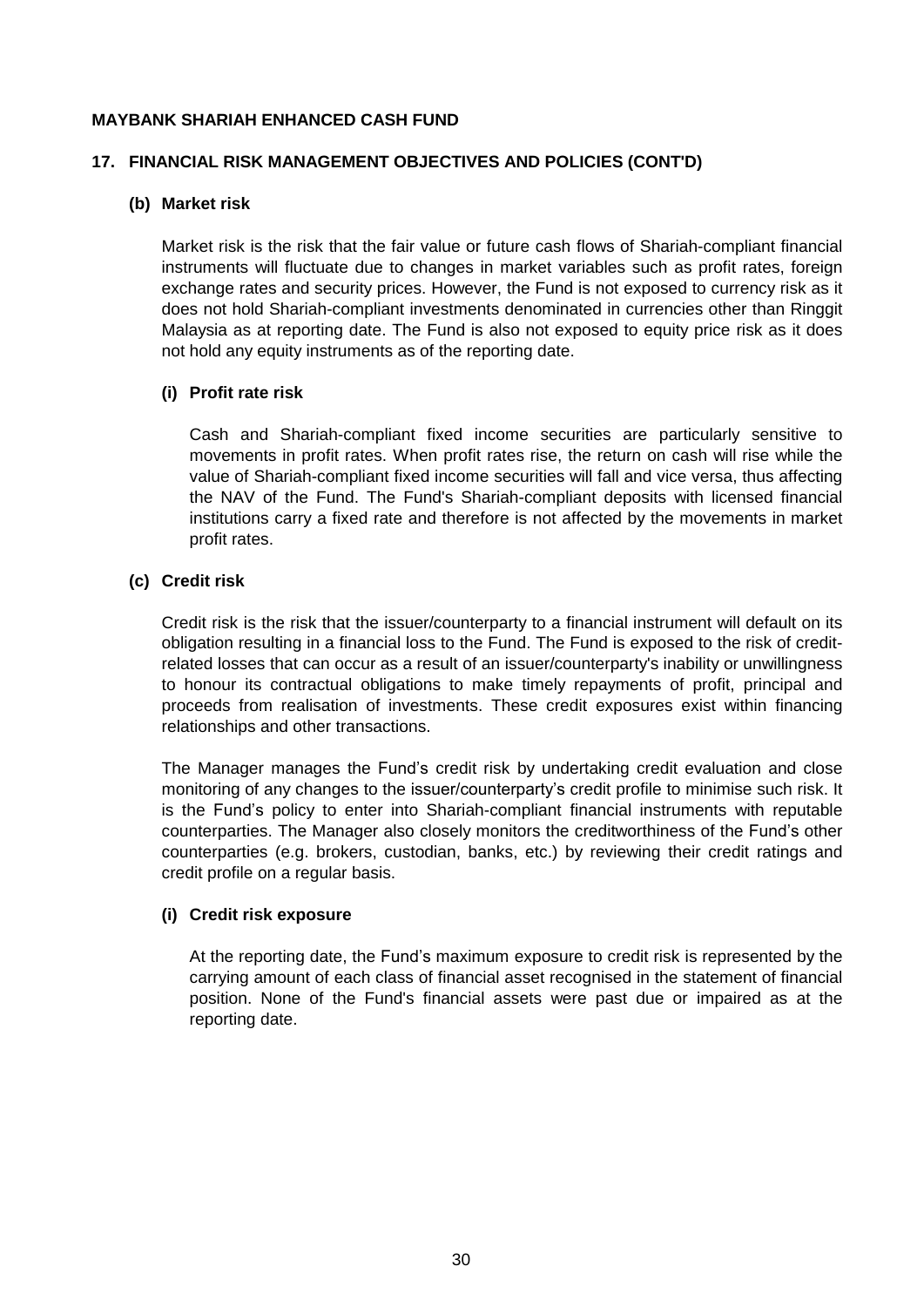#### **17. FINANCIAL RISK MANAGEMENT OBJECTIVES AND POLICIES (CONT'D)**

#### **(c) Credit risk (cont'd)**

#### **(ii) Credit risk concentration**

The following table analyses the Fund's cash at bank, Shariah-compliant deposits with licensed financial institutions and profit income receivables by rating categories. The rating is obtained from RAM Holdings Berhad.

|                         |            | 2021                 |             | 2020                 |
|-------------------------|------------|----------------------|-------------|----------------------|
|                         |            | Percentage<br>of NAV |             | Percentage<br>of NAV |
|                         | <b>RM</b>  | $\frac{0}{0}$        | <b>RM</b>   | ℅                    |
| <b>Financial assets</b> |            |                      |             |                      |
| AAA                     | 59,797,082 | 74.12                | 71,229,488  | 63.75                |
| AA <sub>2</sub>         | 20,670,910 | 25.62                | 40,577,414  | 36.31                |
|                         | 80,467,992 | 99.74                | 111,806,902 | 100.06               |

#### **(d) Liquidity risk**

Liquidity risk is defined as the risk that the Fund will encounter difficulty in meeting obligations associated with financial liabilities that are settled by delivering cash or another financial asset. Exposure to liquidity risk arises because of the possibility that the Fund could be required to pay its liabilities or redeem its units earlier than expected.

The Fund is exposed to cash redemptions of its units on a regular basis. Units sold to unitholders by the Manager are redeemable at the unitholder's option based on the Fund's NAV per unit at the time of redemption calculated in accordance with the Deeds of the Fund.

The Manager's policy is to always maintain a prudent and sufficient level of liquid assets so as to meet normal operating requirements and expected redemption requests by unitholders. Liquid assets comprise cash at bank, Shariah-compliant deposits with licensed financial institutions and other instruments which are capable of being converted into cash within 7 days.

The following table summarises the maturity profile of the Fund's financial assets, financial liabilities and unitholders' equity to provide a complete view of the Fund's contractual commitments and liquidity: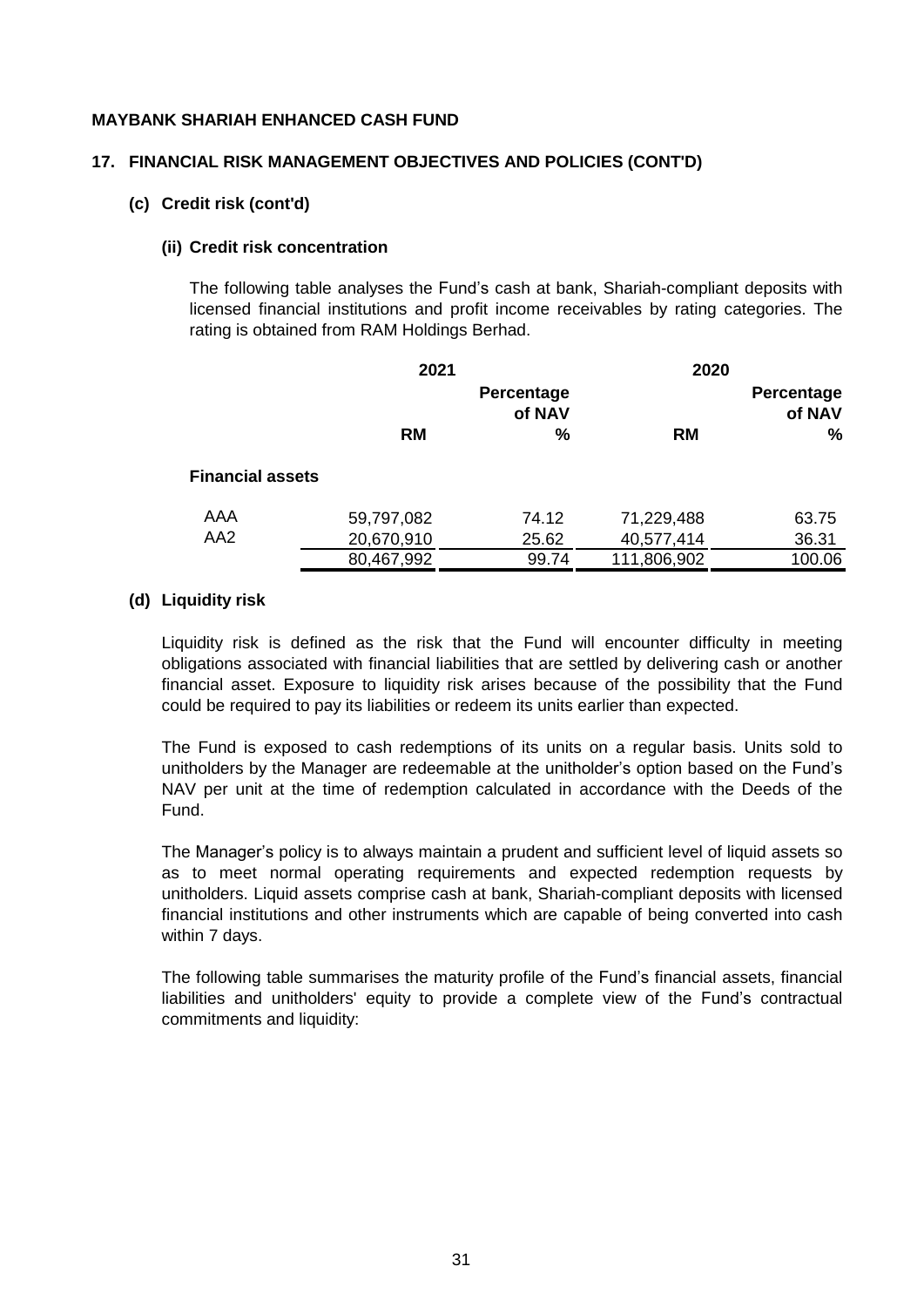# **17. FINANCIAL RISK MANAGEMENT OBJECTIVES AND POLICIES (CONT'D)**

# **(d) Liquidity risk (cont'd)**

|                                 | Less than   | More than |             |
|---------------------------------|-------------|-----------|-------------|
|                                 | 1 month     | 1 month   | Total       |
|                                 | <b>RM</b>   | <b>RM</b> | <b>RM</b>   |
| 2021                            |             |           |             |
| <b>Financial assets</b>         |             |           |             |
| Shariah-compliant deposits with |             |           |             |
| licensed financial institutions | 80,463,498  |           | 80,463,498  |
| Profit income receivables       | 3,754       |           | 3,754       |
| Cash at bank                    | 740         |           | 740         |
| Total undiscounted financial    |             |           |             |
| asset                           | 80,467,992  |           | 80,467,992  |
| <b>Financial liabilities</b>    |             |           |             |
| Amount due to Manager           | 17,439      |           | 17,439      |
| Amount due to Trustee           | 1,479       |           | 1,479       |
| Other payables and accruals     | 28,794      |           | 28,794      |
| Unitholders' equity             | 80,673,790  |           | 80,673,790  |
| Total undiscounted financial    |             |           |             |
| liabilities and unitholders'    |             |           |             |
| equity                          | 80,721,502  |           | 80,721,502  |
| Liquidity gap                   | (253, 510)  |           | (253, 510)  |
| 2020                            |             |           |             |
| <b>Financial assets</b>         |             |           |             |
| Shariah-compliant deposits with |             |           |             |
| licensed financial institutions | 111,798,849 |           | 111,798,849 |
| Profit income receivables       | 5,309       |           | 5,309       |
| Cash at bank                    | 2,744       |           | 2,744       |
| Total undiscounted financial    |             |           |             |
| asset                           | 111,806,902 |           | 111,806,902 |
| <b>Financial liabilities</b>    |             |           |             |
| Amount due to Manager           | 24,560      |           | 24,560      |
| Amount due to Trustee           | 1,965       |           | 1,965       |
| Other payables and accruals     | 26,486      |           | 26,486      |
| Unitholders' equity             | 111,738,212 |           | 111,738,212 |
| Total undiscounted financial    |             |           |             |
| liabilities and unitholders'    |             |           |             |
| equity                          | 111,791,223 |           | 111,791,223 |
|                                 |             |           |             |
| Liquidity surplus               | 15,679      |           | 15,679      |